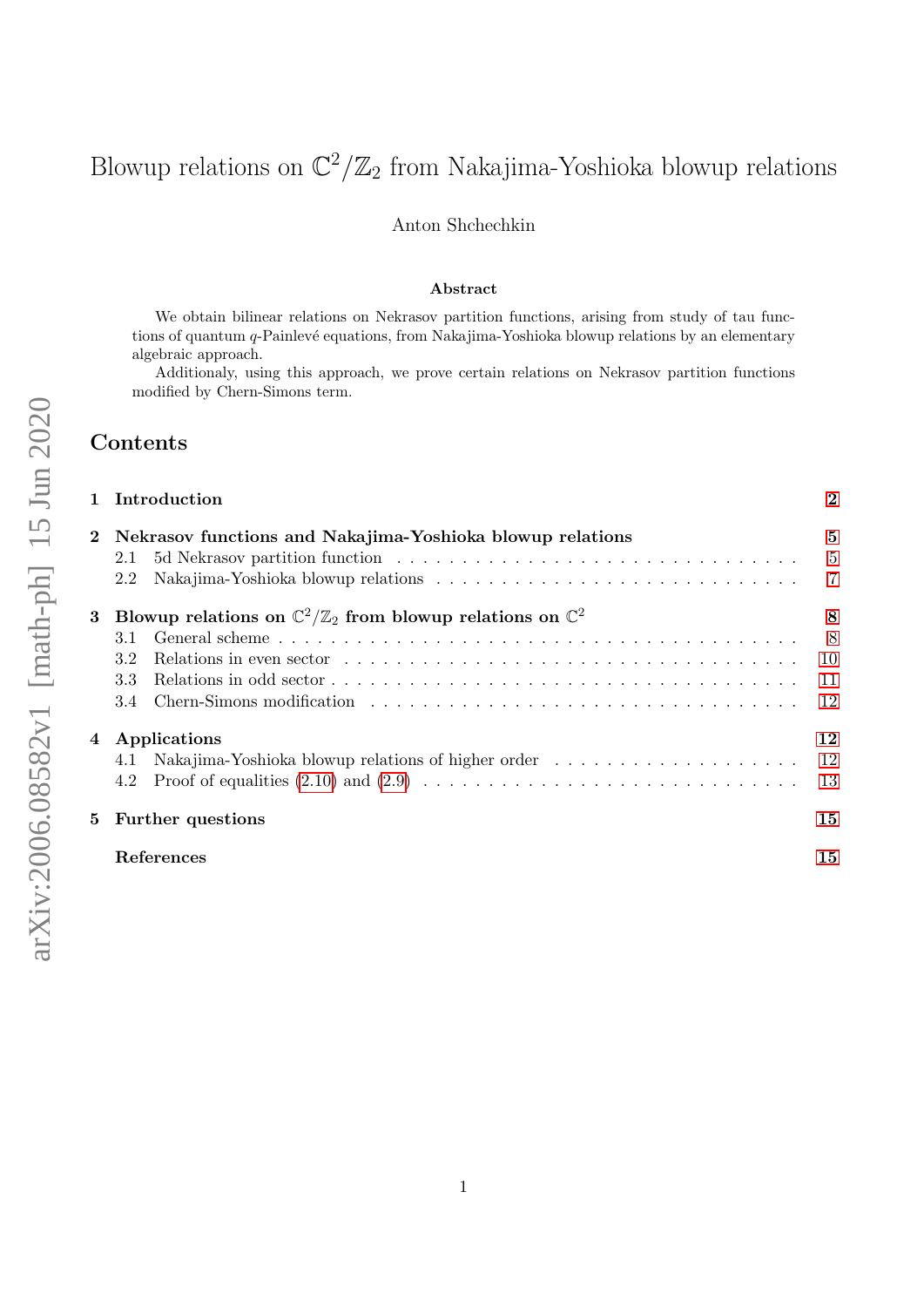## <span id="page-1-0"></span>1 Introduction

Background and main results. This paper is motivated by studies of so-called Painlevé/gauge theory (or Isomonodromy/CFT)<sup>[1](#page-0-0)</sup> correspondence, starting with the work [\[GIL12\]](#page-14-0), where Painlevé VI tau function was written as a Fourier series of  $SU(2)$  Nekrasov partition function of instantons on  $\mathbb{C}^2$ with four matters and  $\epsilon_1 + \epsilon_2 = 0$ 

<span id="page-1-1"></span>
$$
\tau(\sigma, s|z) = \sum_{n \in \mathbb{Z}} s^n \mathcal{Z}(a + 2n\epsilon_2; -\epsilon_2, \epsilon_2|z). \tag{1.1}
$$

Then plenty generalizations of this formula appeared, in particular for the tau functions of Painlevé V, III's equations [\[GIL13\]](#page-15-0), for the tau functions of q-Painlevé equations [\[BS16q\]](#page-14-1),  $\text{[JNS17],[MN18]}$  $\text{[JNS17],[MN18]}$  $\text{[JNS17],[MN18]}$  $\text{[JNS17],[MN18]}$  $\text{[JNS17],[MN18]}$ as well as for isomonodromic problems, more sophisticated than those corresponding to Painlevé equations ([\[G15\]](#page-15-3), [\[ILT14\]](#page-15-4) etc.) The main idea of this generalization (and of Painlevé/gauge theory correspondence) is that for each tau function on the Painlevé side we should relate certain instanton partition function on gauge side, such that tau function will be given by the Fourier series [\(1.1\)](#page-1-1). Particularly, for the Painlevé  $III(D_8^{(1)}$  $S<sup>(1)</sup>$  equation it is pure gauge  $SU(2)$  Nekrasov instanton partition function on  $\mathbb{C}^2$ , for q-Painlevé equations one should take 5d instanton partion functions, adding one compact dimension of radius  $R = -\log q$ , for isomonodromic problems of rank N we should take  $SU(N)$  gauge group etc.

It turns out that Painlevé (differential and  $q$ -difference) equations and, presumably, more sophisticated isomonodromic problems are written as bilinear equations on these tau functions. According to [\(1.1\)](#page-1-1), such equations are equivalent to certain bilinear relations on Nekrasov partition functions, which have form

$$
\sum_{n\in\mathbb{Z}+j/2} \mathcal{D}\Big(\mathcal{Z}(a-2n\epsilon_2; -2\epsilon_2, 2\epsilon_2|z), \mathcal{Z}(a+2n\epsilon_2; -2\epsilon_2, 2\epsilon_2|z)\Big) = 0, \quad j=0,1,
$$
 (1.2)

where  $D$  is certain differential or q-difference operator. One of the approaches to the proof of  $Painlevé/gauge theory correspondence in particular cases is to find such relations on appropriate$ partition functions. For differential Painlevé equations that was done from the CFT side of AGT relation, using representation theory of Super Virasoro algebra ([\[BS14\]](#page-14-2),[\[BS16b\]](#page-14-3)). On the gauge theory side bilinear relations on Nekrasov partition functions appear from Nakajima-Yoshioka blowup relations (proved in [\[NY05\]](#page-15-5))

<span id="page-1-2"></span>
$$
\beta_j^d(q_1, q_2|z) \mathcal{Z}(u; q_1, q_2|z) = \sum_{n \in \mathbb{Z}+j/2} \left( \mathcal{Z}(uq_1^{2n}; q_1, q_2q_1^{-1}|q_1^dz) \mathcal{Z}(uq_2^{2n}; q_1q_2^{-1}, q_2|q_2^dz) \right), \ q_i = e^{Re_i}, \quad (1.3)
$$

namely, by excluding partition function in the l.h.s. from two such relations. However, in r.h.s. of these relations  $\Omega$ -background parameters differ from that in [\(1.5\)](#page-2-0).

Appropriate relations from the gauge theory side of AGT possibly could be obtained from the blowup relations on  $\mathbb{C}^2/\mathbb{Z}_2$  (possibly modified by 5th compact dimension). Namely, in [\[BMT11\]](#page-14-4) (see also [\[BPSS13\]](#page-14-5)) 4d blowup formula was proved

<span id="page-1-3"></span>
$$
\mathcal{Z}_{X_2}(a,\epsilon_1,\epsilon_2|z) = \sum_{n\in\mathbb{Z}} \Big( \mathcal{Z}(a+2n\epsilon_1;2\epsilon_1,-\epsilon_1+\epsilon_2|z), \mathcal{Z}(a+2n\epsilon_2;\epsilon_1-\epsilon_2,2\epsilon_2|z) \Big),\tag{1.4}
$$

where  $X_2$  is minimal resolution of  $\mathbb{C}^2/\mathbb{Z}_2$ . However, 5d modification of these blowup relations seem to be missing in the literature.

 ${}^{1}$ Reason for such two names for one correspondence is that Painlevé equations arise from particular cases of isomonodromic problems on Riemann surfaces with punctures, and that instanton partition functions of supersymmetric gauge theories equal to certain CFT conformal blocks according to the AGT relation [\[AGT09\]](#page-14-6).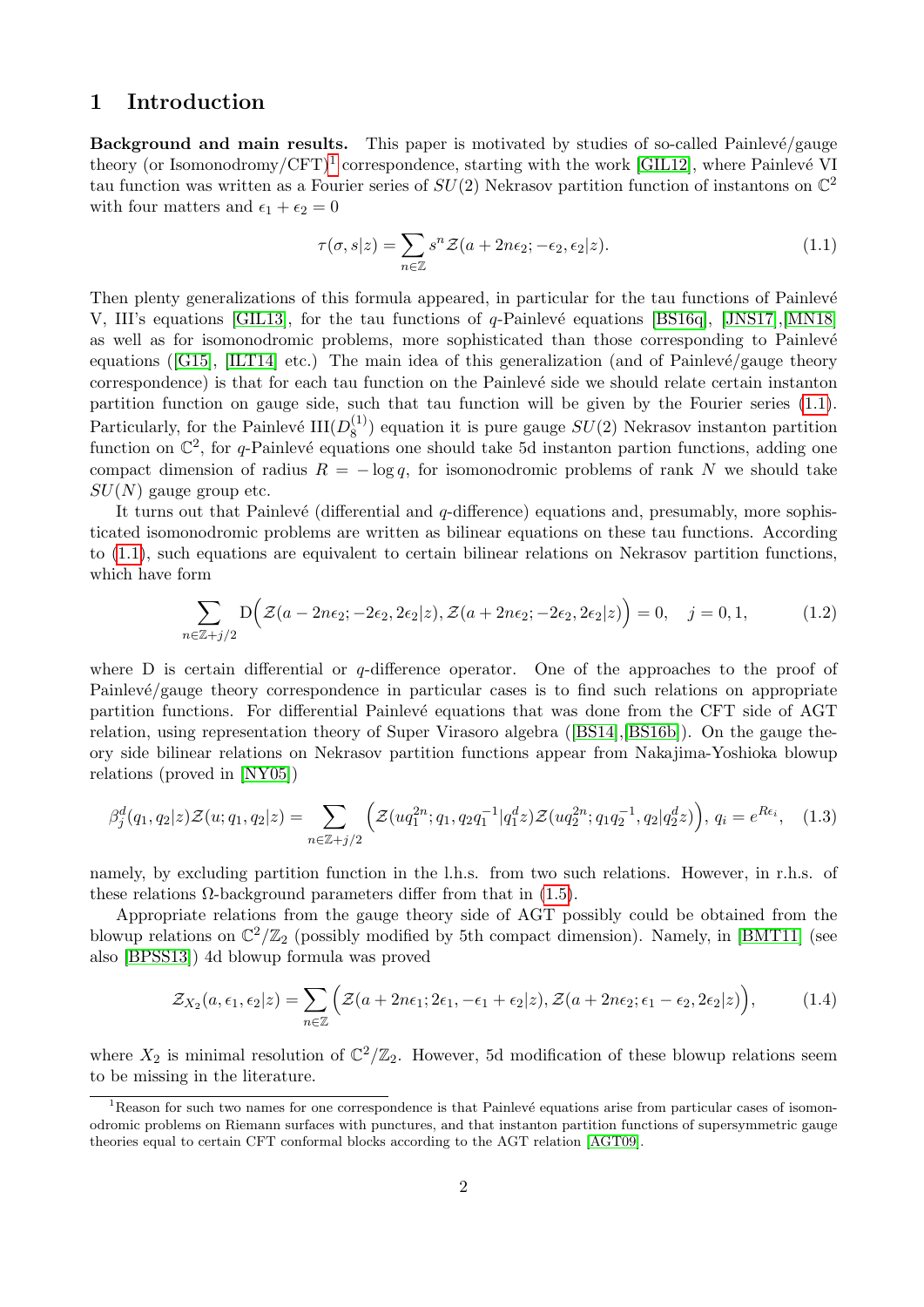First relation of such type, considered in the study of the  $q$ -Painlevé equations, is

<span id="page-2-0"></span>
$$
\sum_{n\in\mathbb{Z}} \mathcal{Z}(uq_1^{2n};q_1^2,q_2q_1^{-1}|q_1^2z)\mathcal{Z}(uq_1^{2n};q_1q_2^{-1},q_2^2|q_2^2z)=(1-(q_1q_2)^{1/2}z^{1/2})\sum_{n\in\mathbb{Z}} \mathcal{Z}(uq_1^{2n};q_1^2,q_2q_1^{-1}|z)\mathcal{Z}(uq_1^{2n};q_1q_2^{-1},q_2^2|z).
$$
\n(1.5)

It was proposed in  $[BS16q]$  (see  $(B.5)$  in loc. cit.) and proved in  $[BS18]$  for Painlevé equations case  $q_1q_2 = 1$ . It was proved in an elementary way, using Nakajima-Yoshioka blowup relations, but it seems that used approach cannot be generalized for arbitrary  $q_1, q_2$ . This and analogous relations are important for study of the quantum Painlevé equations, namely they appear in Conjecture 4.2 from [\[BGM17\]](#page-14-8) and also as in [\[BGM18\]](#page-14-9) for Nekrasov partition function modified by Chern-Simons term. In this paper we find elementary way to obtain such relations for arbitrary  $q_1, q_2$  from Nakajima-Yoshioka blowup relations.

Namely, results are as follows

- We proved relations from Conjecture 4.2 from [\[BGM17\]](#page-14-8). These relations are above mentioned [\(1.5\)](#page-2-0), and [\(3.18\)](#page-9-1), [\(3.21\)](#page-10-1), [\(3.22\)](#page-11-3) from the main text.
- We proved relation [\(3.23\)](#page-11-4) on level 1 Chern-Simons-modified Nekrasov partition functions.
- Using our approach, we prove certain relations on Chern-Simons modified Nekrasov partition functions, namely

<span id="page-2-1"></span>
$$
\mathcal{Z}_{inst}^{[2]}(u;q_1,q_2|z) = (z;q_1,q_2)_{\infty} \mathcal{Z}_{inst}^{[0]}(u;q_1,q_2|z), \qquad (1.6)
$$

and [\(2.9\)](#page-5-1) in the main text. Here the number in the square brackets indicates the Chern-Simons level.

All these relations are relations on 5d SU(2) pure gauge Nekrasov partition functions and we proved them for arbitrary  $q_1, q_2^2$  $q_1, q_2^2$  $q_1, q_2^2$ . As we mentioned above, [\(3.19\)](#page-10-2) as well as [\(3.23\)](#page-11-4), were proved in [\[BS18\]](#page-14-7) for  $q_1q_2 = 1$ . Relation [\(1.6\)](#page-2-1) was proved in [\[BS18\]](#page-14-7) for  $q_1q_2 = 1$ ,  $q_1q_2 = 1$ ,  $q_1^2q_2 = 1$  and relation [\(2.9\)](#page-5-1) was proved in [\[GNY06,](#page-15-6) Prop. 1.38] for  $q_1^2q_2 = 1$ . It is easy to take standard limit to bilinear relations on 4d Nekrasov partition functions, we do not discuss this.

**Method.** The method is based on the fact, that blowing up  $\mathbb{C}^2$  twice in a way, represented on Fig. [1](#page-3-1) (where filed circle is point of an actual blowup) we get certain −2-curve (thick line on the scheme). <sup>[3](#page-0-0)</sup>. Note that presence or absence of additional 5th compact dimension does not affect on blowup geometry.

As mentioned above, we are interested in bilinear relations, which could be obtained from blowup of  $\mathbb{C}^2/\mathbb{Z}_2$ . Its exceptional divisor is  $-2$  curve in contrast to  $\mathbb{C}^2$  blowup, where it is  $-1$  curve. In terms of  $\epsilon_1, \epsilon_2$  this is represented by the value  $I = \epsilon_1^{(1)}$  $\frac{(1)}{1}$  /  $\epsilon_2^{(1)}$  +  $\epsilon_2^{(2)}$  $\binom{2}{2}$  / $\epsilon_1^{(2)}$ , where  $\epsilon_{1,2}^{(\eta)}$  $\prod_{1,2}^{(1)}$ ,  $\eta = 1,2$  are  $\Omega$ -background parameters for the first and the second partition functions in blowup equation respectively. For Nakajima-Yoshioka blowup relation [\(1.3\)](#page-1-2) this equals to  $-1$ , and for  $X_2$  blowup relation [\(1.4\)](#page-1-3) it equals to  $-2$ . Therefore we will call bilinear relations on Nekrasov partition functions with  $I = -2$  as  $-2$ bilinear relations.

Using this observation, we try to represent it at the level of instanton partition functions. Practically our approach breaks down into several steps:

1. We take conjectured  $-2$  bilinear relation  $\hat{\mathcal{Z}}(u; q_1, q_2) = 0$  and convolute it with another Nekrasov partition function (here we omit dependence on  $z$  for simplicity)

$$
\sum_{m\in\mathbb{Z}} \mathcal{Z}(u(q_1q_2)^{2m}; q_1q_2, q_1^{-2})\widehat{\mathcal{Z}}(uq_2^{2m}; q_1, q_2). \tag{1.7}
$$

<sup>&</sup>lt;sup>2</sup>Strictly speaking, proof is done only for the case  $\epsilon_1/\epsilon_2 \in \mathbb{Q}_{\leq 0}$ , because only in this case we can guarantee convergence of appropriate Nekrasov partition functions, see Subsection [2.1](#page-4-1) for details. There is no such problem in 4d case.

 $3W$ e are grateful to Hiraku Nakajima, who suggested to use this observation to study of bilinear relations on Nekrasov partition functions, arising from Painlevé equations.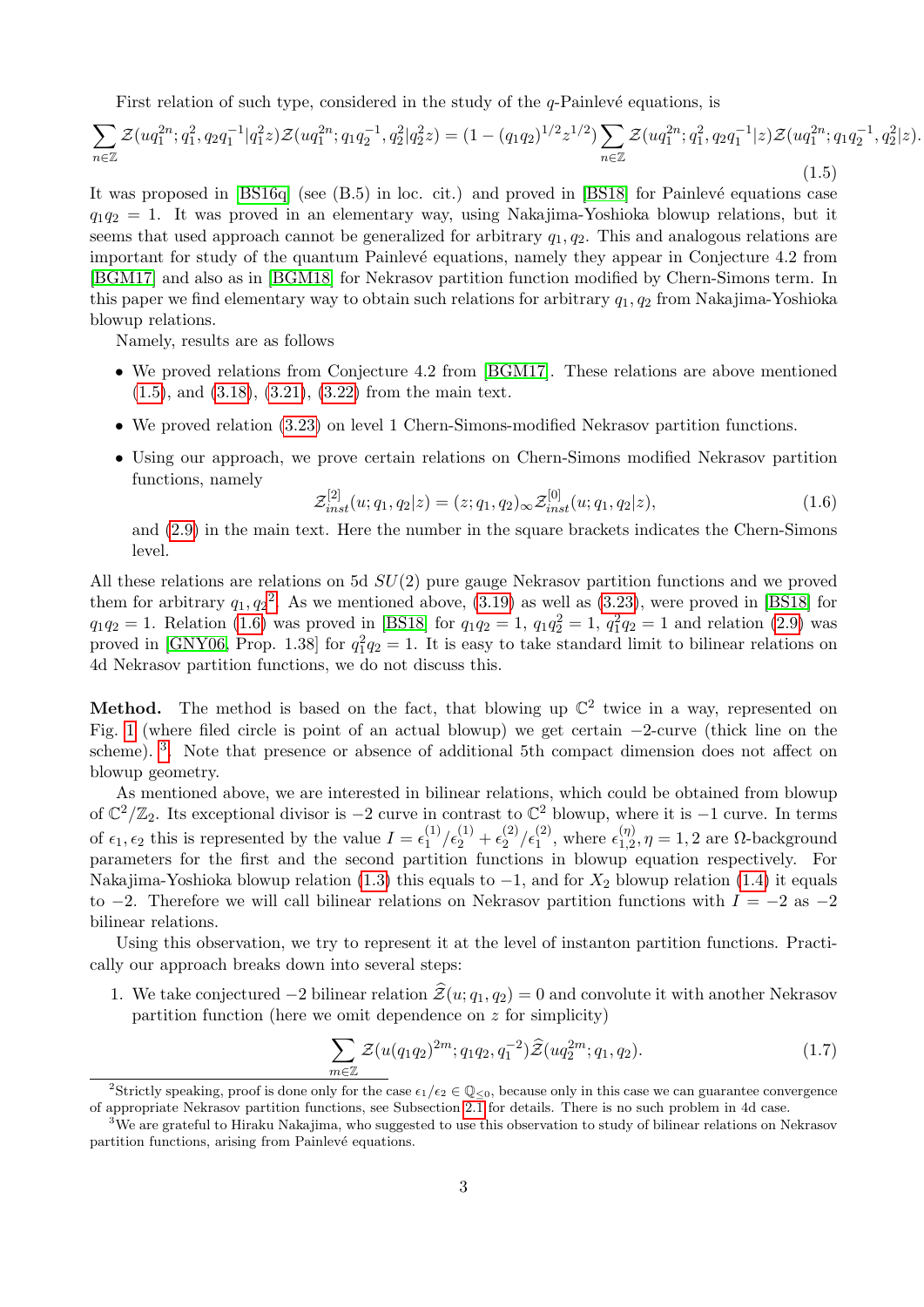

<span id="page-3-1"></span>Figure 1: Blowup scheme of the approach

2. Substituting  $\hat{\mathcal{Z}}(q_1, q_2) = \sum_{terms} \sum_{n \in \mathbb{Z}} \mathcal{Z}(q_1^2, q_2 q_1^{-1}) \mathcal{Z}(q_1 q_2^{-1}, q_2^2)$  and using Nakajima-Yoshioka blowup relations [\(1.3\)](#page-1-2) twice, we obtain linear combination of Nekrasov partition functions

$$
\sum_{terms \, m,n \in \mathbb{Z}} \sum \mathcal{Z}(q_1 q_2, q_1^{-2}) \mathcal{Z}(q_1^2, q_2 q_1^{-1}) \mathcal{Z}(q_1 q_2^{-1}, q_2^2) = \sum_{terms \, m \in \mathbb{Z}} \sum \mathcal{Z}(q_1 q_2, q_2 q_1^{-1}) \mathcal{Z}(q_1 q_2^{-1}, q_2^2) = \sum_{terms} \mathcal{Z}(q_1 q_2, q_2^2),
$$
\n(1.8)

where we also omitted dependence on  $u$ , which is shifted appropriately. First sum represents several terms in the initial bilinear relation.

3. Suppose that this linear combination is zero. Finally we prove, that initial −2 bilinear relation was also zero. It is done step by step, proving that all z-powers of the initial relations equal zero.

Note that connection between  $-1$  and  $-2$  blowups is used in the theory of Donaldson invariants [\[FS94\]](#page-14-10), [\[B94\]](#page-14-11).

Content. In Section [2](#page-3-0) we recall necessary facts about Nekrasov partition functions and Nakajima-Yoshioka blowup relations. There we also prove convergence of 5d pure gauge  $SU(2)$  Nekrasov partition function for  $\epsilon_1/\epsilon_2 \in \mathbb{Q}_{\leq 0}$ .

Section [3](#page-7-0) describes our approach to obtain −2 bilinear relations on Nekrasov partition functions. We start from general scheme in Subsection [3.1,](#page-7-1) then we obtain −2 bilinear relations in even (Subsection [3.2\)](#page-9-0) and odd sector (Subsection [3.3\)](#page-10-0). We finish by generalization of our approach for Chern-Simons-modified Nekrasov partition functions.

In Section [4](#page-11-1) we obtain higher order Nakajima-Yoshioka blowup relations as a byproduct of our approach and prove certain symmetry relations on Chern-Simons-modified Nekrasov partition functions.

We conclude with several directions for further study.

Acknowledgements. We thank Hiraku Nakajima for telling the idea, that inspired writing this paper, and pointing us to references [\[FS94\]](#page-14-10), [\[B94\]](#page-14-11), Mikhail Bershtein for interest to our work and stimulating discussions, Roman Gonin for discussion of Prop. [3.1.](#page-8-0)

We are grateful to Pavlo Gavrylenko and Mykola Semenyakin for a careful reading of the Introduction.

<span id="page-3-0"></span>This work is partially supported by HSE University Basic Research Program and funded (partially) by the Russian Academic Excellence Project '5-100'. Classification of −2 bilinear relations was supported by the Russian Science Foundation (project 16-11-10316).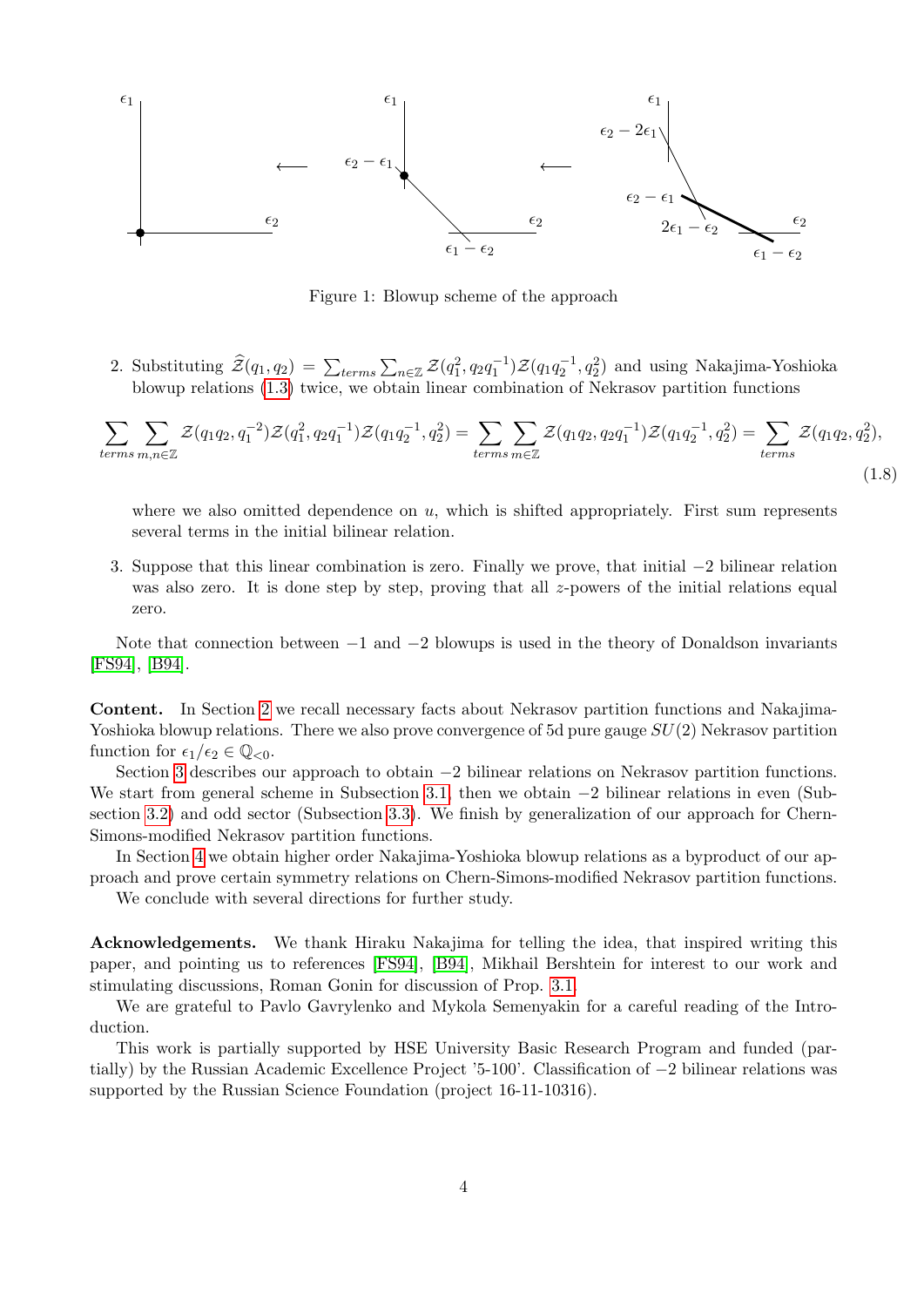## 2 Nekrasov functions and Nakajima-Yoshioka blowup relations

#### <span id="page-4-0"></span>2.1 5d Nekrasov partition function

We start from reviewing Nekrasov partition functions  $\mathcal Z$  of pure SUSY  $SU(2)$  gauge theory on  $\mathbb C^2$ extended by the 5th compact dimension and discuss their components.

Full Nekrasov partition function  $\mathcal Z$  splits into three factors (we follow conventions of [\[NY03L\]](#page-15-7), [\[NY05\]](#page-15-5))

$$
\mathcal{Z} = \mathcal{Z}_{cl} \mathcal{Z}_{1-loop} \mathcal{Z}_{inst}.
$$
\n
$$
(2.1)
$$

In loc. cit.  $\mathcal{Z}_{cl}$  and  $\mathcal{Z}_{1-loop}$  appear from the so-called "perturbative" part. Nekrasov function depends on parameters of the  $\Omega$ -background  $\epsilon_1, \epsilon_2$ , vacuum expectation values  $a_1, a_2$  with condition  $a_1 + a_2 = 0$ (we denote  $a = a_1 - a_2$ ) and also on the radius R of the 5th compact dimension. In 5d case it is convenient to use multiplicative parameters, connected with above by

<span id="page-4-1"></span>
$$
u_i = e^{Ra_i}, \quad q_i = e^{Re_i}, \quad i = 1, 2
$$
\n(2.2)

with condition  $u_1u_2 = 1$  (we denote  $u = u_1/u_2$ ). To obtain pure SUSY  $SU(2)$  gauge theory on  $\mathbb{C}^2$  one should tend  $R \to 0$ , we will not discuss such limit in this paper. Sometimes we also want to modify our pure SUSY  $SU(2)$  gauge theory by additional Chern-Simons theory of level  $l \in \mathbb{Z}$ . We denote such instanton partition function (and related objects) by superscript [l].

In this paper we will consider only region  $\epsilon_1 < 0 < \epsilon_2$ , which corresponds to central charge  $c \leq 1$ under the AGT correspondence, due to several reasons. This region contains cases  $\epsilon_1 + \epsilon_2 = 0$  and  $2\epsilon_1 + \epsilon_2 = 0$  which are interesting in context of applications to Painlevé equations, as we explained in the Introduction. This region is also closed under Nakajima-Yoshioka blowup relations (see [\(2.21\)](#page-6-1) below), which we discuss at the end of this Section.

Instanton part of Nekrasov partition functions. Instanton part of 5d Nekrasov function, modified by Chern-Simons theory of level l is given by Nekrasov formula

<span id="page-4-2"></span>
$$
\mathcal{Z}_{inst}^{[l]}(u;q_1,q_2|z) = \sum_{\lambda^{(1)},\lambda^{(2)}} \frac{\prod_{i=1}^2 (q_1q_2)^{-\frac{1}{2}|\lambda^{(i)}|} \mathsf{T}_{\lambda^{(i)}}^l(u_i;q_1,q_2)}{\prod_{i,j=1}^2 \mathsf{N}_{\lambda^{(i)},\lambda^{(j)}}(u_i/u_j;q_1,q_2)} (q_1^{-1}q_2^{-1}z)^{|\lambda^{(1)}|+|\lambda^{(2)}|},\tag{2.3}
$$

written in terms of combinatorial block

$$
N_{\lambda,\mu}(u;q_1,q_2) = \prod_{s \in \lambda} \left(1 - u q_2^{-a_{\mu}(s)-1} q_1^{l_{\lambda}(s)}\right) \prod_{s \in \mu} \left(1 - u q_2^{a_{\lambda}(s)} q_1^{-l_{\mu}(s)-1}\right)
$$
(2.4)

and Chern-Simons term

$$
\mathsf{T}_{\lambda}(u;q_1,q_2) = \prod_{(i,j)\in\lambda} u^{-1} q_1^{1-i} q_2^{1-j}.
$$
\n(2.5)

Here  $\lambda^{(1)}, \lambda^{(2)}$  are partitions,  $|\lambda| = \sum \lambda_j$  and  $a_\lambda(s), l_\lambda(s)$  denote lengths of arms and legs for the box s in the Young diagram corresponding to the partition  $\lambda$ .

The function  $\mathcal{Z}_{inst}^{[l]}(u; q_1, q_2|z)$  satisfies elementary symmetry properties:

$$
\mathcal{Z}_{inst}^{[l]}(u;q_1,q_2|z) = \mathcal{Z}_{inst}^{[l]}(u;q_2,q_1|z) = \mathcal{Z}_{inst}^{[l]}(u^{-1};q_1,q_2|z). \tag{2.6}
$$

For  $l = 0$  there is also elementary symmetry

$$
\mathcal{Z}_{inst}(u;q_1,q_2|z) = \mathcal{Z}_{inst}(u;q_1^{-1},q_2^{-1}|z). \tag{2.7}
$$

Its proof is based on term by term coincidence of the power series, that's why we have immediately

<span id="page-4-3"></span>
$$
\mathcal{Z}_{inst}^{[-l]}(u;q_1,q_2|z) = \mathcal{Z}_{inst}^{[l]}(u;q_1^{-1},q_2^{-1}|z)
$$
\n(2.8)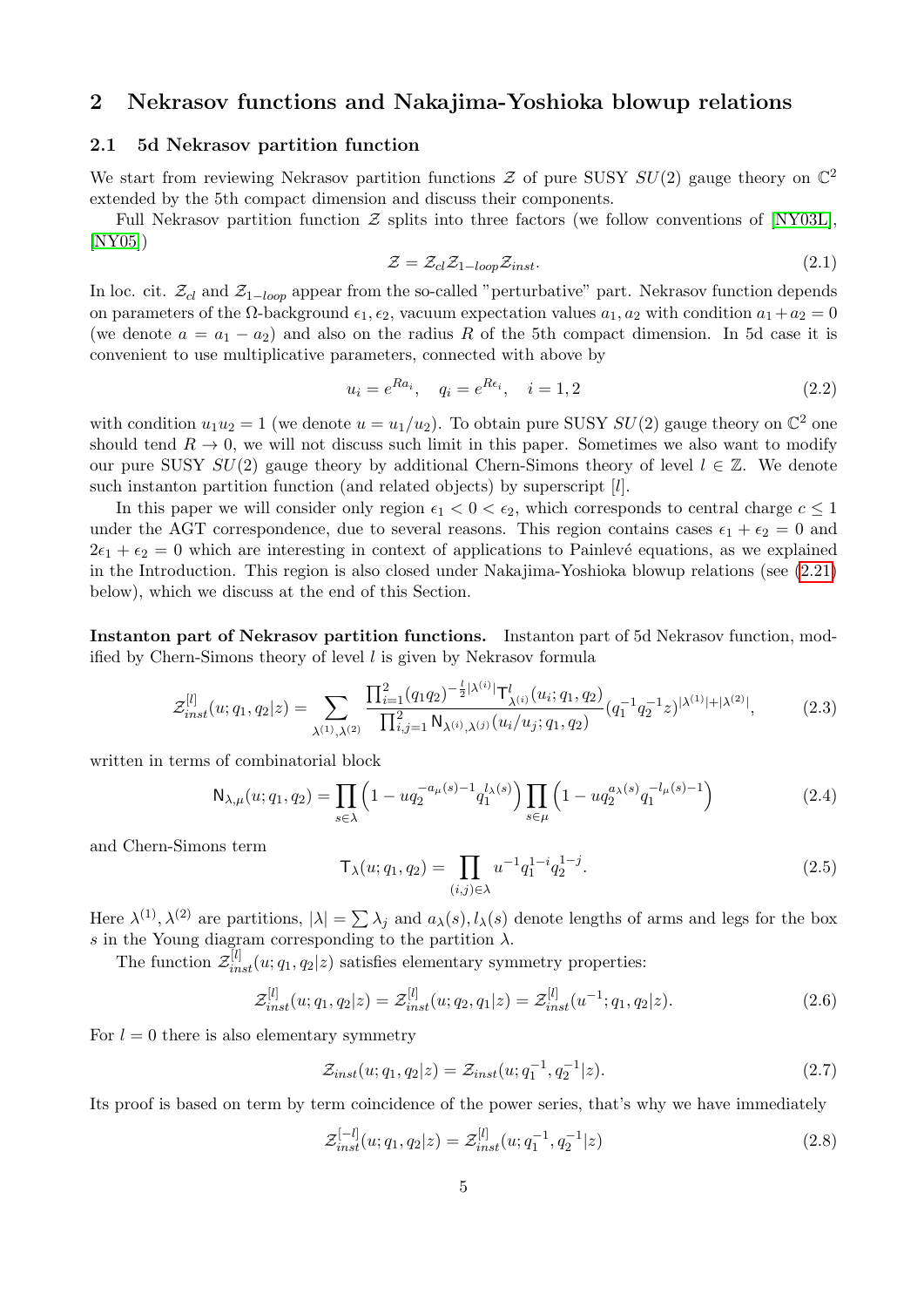In the case  $q_1q_2 = 1$  the symmetry  $q_1, q_2 \mapsto q_1^{-1}, q_2^{-1}$  is equivalent to the symmetry  $q_1 \leftrightarrow q_2$  for arbitrary l.

For general  $q_1, q_2$ , the situation with  $q_1, q_2 \mapsto q_1^{-1}, q_2^{-1}$  symmetry is more subtle. For  $l \neq 0$  term by term comparison does not work. For  $l = 1$ , however, one has

<span id="page-5-1"></span>
$$
\mathcal{Z}_{inst}^{[1]}(u;q_1,q_2|z) = \mathcal{Z}_{inst}^{[1]}(u;q_1^{-1},q_2^{-1}|z). \tag{2.9}
$$

The proof for the case  $q_1 = q^{-1}, q_2 = q^2$  case is given in [\[GNY06,](#page-15-6) Prop. 1.38]. We will prove this equality in Subsection [4.2](#page-12-0) for arbitrary  $q_1, q_2$ .

For  $l = 2$  it turns out that

<span id="page-5-0"></span>
$$
\mathcal{Z}_{inst}^{[2]}(u;q_1,q_2|z) = (z;q_1,q_2)_{\infty} \mathcal{Z}_{inst}^{[0]}(u;q_1,q_2|z), \qquad (2.10)
$$

so that

$$
\mathcal{Z}_{inst}^{[2]}(u;q_1^{-1},q_2^{-1}|z) = \frac{1-z}{(z;q_1)_{\infty}(z;q_2)_{\infty}} \mathcal{Z}_{inst}^{[2]}(u;q_1,q_2|za). \tag{2.11}
$$

We will discuss and prove equality [\(2.10\)](#page-5-0) in Subsection [4.2.](#page-12-0)

Convergence of Nekrasov partition functions. Let us consider the convergence of the series [\(2.3\)](#page-4-2). We proved that

**Proposition 2.1.** Let  $q_1 = q^{-m}, q_2 = q^n, m, n \in \mathbb{Z}_{\geq 1}$ ,  $|q| \neq 1$  and  $u \neq q^k$ ,  $k \in \mathbb{Z}$ . Then series  $(2.3)$ for  $l = 0$  converges uniformly and absolutely on every bounded subset of  $\mathbb{C}$ .

The proof of this Proposition is similar to the one in [\[ItsLTy14,](#page-15-8) Prop 1 (i)] and generalize Propo-sition [\[BS16q,](#page-14-1) Prop. 3.1.] to the case  $\epsilon_1/\epsilon_2 \in \mathbb{Q}_{\leq 0}$ .

*Proof.* There exist constants  $L_1, L_2 \in \mathbb{R}_{>0}$ , such that

$$
\left| \frac{q^{k/2} - q^{-k/2}}{q^{1/2} - q^{-1/2}} \right| > |k| L_1^{1/2}, \ \ \forall k \in \mathbb{Z}_{\neq 0}, \qquad \left| \frac{u^{1/2} q^{k/2} - u^{-1/2} q^{-k/2}}{q^{1/2} - q^{-1/2}} \right| > L_2^{1/2}, \ \ \forall k \in \mathbb{Z}. \tag{2.12}
$$

Then we can bound  $\prod_{i,j=1}^2 N_{\lambda_i,\lambda_j}(u_i/u_j;q^{-m},q^n)$  as

$$
\left| N_{\lambda_1,\lambda_1}(1;q^{-m},q^n) N_{\lambda_2,\lambda_2}(1;q^{-m},q^n) \right| = \left| \prod_{s \in \lambda_1} |q|^{\frac{m-n}{2}} |q^{\frac{1}{2}(n(a_{\lambda_1}(s)+1)+ml_{\lambda_1}(s))} - q^{-\frac{1}{2}(n(a_{\lambda_1}(s)+1)+ml_{\lambda_1}(s))}||q^{\frac{1}{2}(na_{\lambda_1}(s)+m(l_{\lambda_1}(s)+1))} - q^{-\frac{1}{2}(na_{\lambda_1}(s)+m(l_{\lambda_1}(s)+1))}||q^{\frac{1}{2}(na_{\lambda_1}(s)+l_{\lambda_1}(s)+l_{\lambda_1}(s)+l_{\lambda_1}(s))}||q^{\frac{1}{2}(na_{\lambda_1}(s)+l_{\lambda_1}(s)+l_{\lambda_1}(s)+l_{\lambda_1}(s)+l_{\lambda_1}(s))}||q^{\frac{1}{2}(na_{\lambda_1}(s)+l_{\lambda_1}(s)+l_{\lambda_1}(s)+l_{\lambda_1}(s)+l_{\lambda_1}(s)+l_{\lambda_1}(s)+l_{\lambda_1}(s))}||q^{\frac{1}{2}(na_{\lambda_1}(s)+l_{\lambda_1}(s)+l_{\lambda_1}(s)+l_{\lambda_1}(s)+l_{\lambda_1}(s)+l_{\lambda_1}(s)+l_{\lambda_1}(s)+l_{\lambda_1}(s)+l_{\lambda_1}(s)+l_{\lambda_1}(s)+l_{\lambda_1}(s)+l_{\lambda_1}(s)+l_{\lambda_1}(s)+l_{\lambda_1}(s)+l_{\lambda_1}(s)+l_{\lambda_1}(s)+l_{\lambda_1}(s)+l_{\lambda_1}(s)+l_{\lambda_1}(s)+l_{\lambda_1}(s)+l_{\lambda_1}(s)+l_{\lambda_1}(s)+l_{\lambda_1}(s)+l_{\lambda_1}(s)+l_{\lambda_1}(s)+l_{\lambda_1}(s)+l_{\lambda_1}(s)+l_{\lambda_1}(s)+l_{\lambda_1}(s)+l_{\lambda_1}(s)+l_{\lambda_1}(s)+l_{\lambda_1}(s)+l_{\lambda_1}(s)+l_{\lambda_1}(s)+l_{\lambda_1}(s)+l_{\lambda_1}(s)+l_{\lambda_1}(s)+l_{\lambda_1}(s)+l_{\lambda_1}(s)+l_{\lambda_1}(s)+l_{\lambda_1}(s)+l_{\lambda_1
$$

$$
\cdot \prod_{s \in \lambda_2} (\lambda_1 \leftrightarrow \lambda_2) > \left( \prod_{s \in \lambda_1} |h_{\lambda_1}|^2 \right) \left( \prod_{s \in \lambda_2} |h_{\lambda_2}|^2 \right) \left| q^{\frac{m-n}{2}} \min^2(m, n) L_1(q^{1/2} - q^{-1/2})^2 \right|^{|\lambda_1| + |\lambda_2|} > > \frac{|\lambda_1|!^2 |\lambda_2|!^2}{(\dim \lambda_1 \dim \lambda_2)^2} \left| q^{\frac{m-n}{2}} \min^2(m, n) L_1(q^{1/2} - q^{-1/2})^2 \right|^{|\lambda_1| + |\lambda_2|}, \quad (2.13)
$$

$$
\left| N_{\lambda_1, \lambda_2}(u; q^{-m}, q^n) N_{\lambda_2, \lambda_1}(u^{-1}; q^{-m}, q^n) \right| =
$$
\n
$$
= \prod_{s \in \lambda_2} |q|^{\frac{m-n}{2}} |u^{\frac{1}{2}} q^{\frac{1}{2}(n(a_{\lambda_2}(s)+1) + ml_{\lambda_1}(s))} - u^{-\frac{1}{2}} q^{-\frac{1}{2}(n(a_{\lambda_2}(s)+1) + ml_{\lambda_1}(s))}|
$$
\n
$$
\cdot |u^{\frac{1}{2}} q^{\frac{1}{2}(na_{\lambda_2}(s) + m(l_{\lambda_1}(s)+1))} - u^{-\frac{1}{2}} q^{-\frac{1}{2}(na_{\lambda_2}(s) + m(l_{\lambda_1}(s)+1))}|
$$
\n
$$
\cdot \prod_{s \in \lambda_1} (\lambda_1 \leftrightarrow \lambda_2, u \leftrightarrow u^{-1}) > \left| q^{\frac{m-n}{2}} L_2(q^{1/2} - q^{-1/2})^2 \right|^{|\lambda_1| + |\lambda_2|}, \quad (2.14)
$$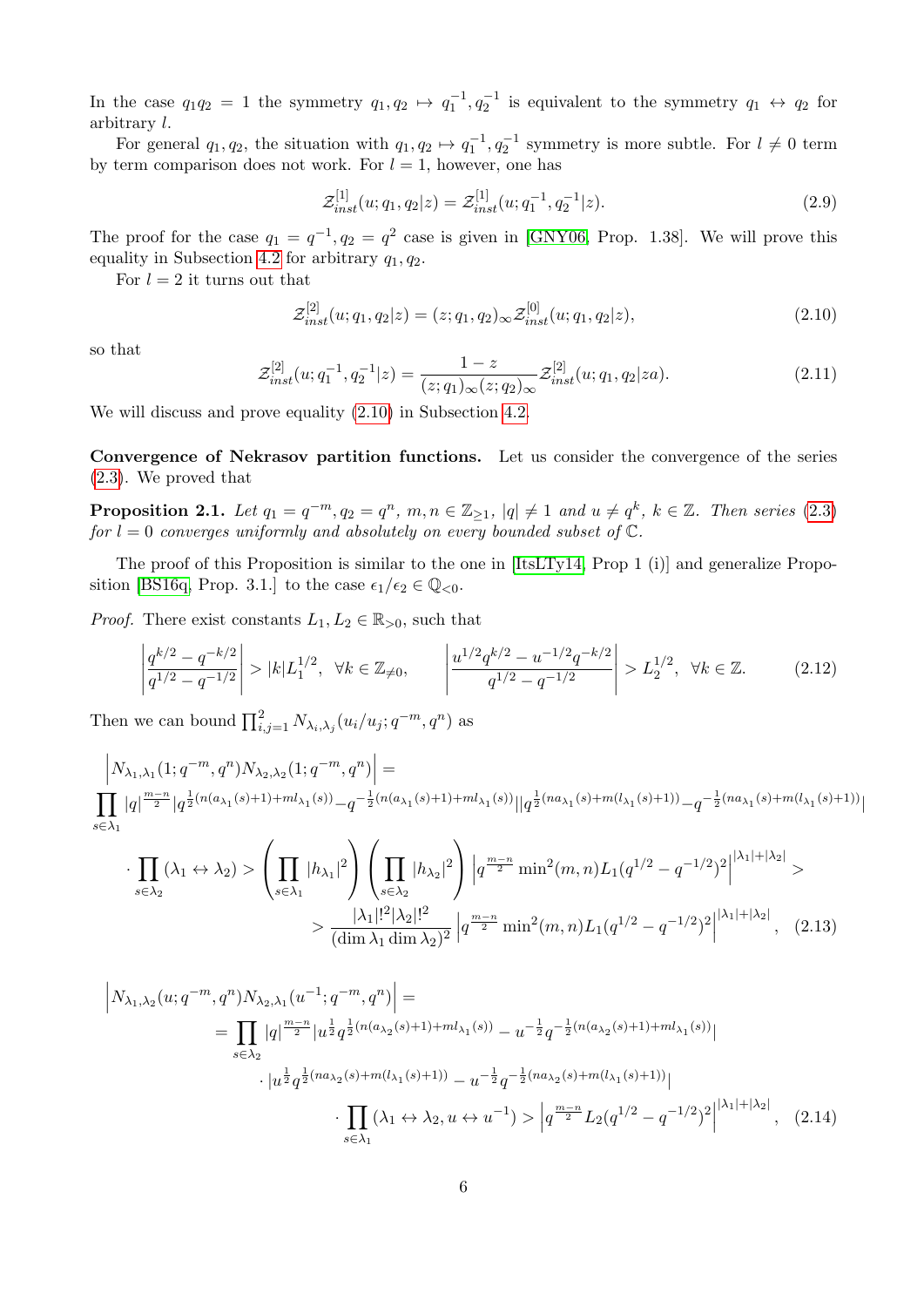where we used hook length formula for dim  $\lambda$ . Since  $\sum_{|\lambda|=n} (\dim \lambda)^2 = n!$  we have  $\mathcal{Z}_{inst}(u; q^{-1}, q|z) <$ 

$$
\exp\left|\frac{2z}{q^{m-n}\min^2(m,n)L_1L_2(q^{1/2}-q^{-1/2})^4}\right|.\quad\Box
$$

For  $\epsilon_1/\epsilon_2 \notin \mathbb{Q}$  arguments of above proof do not work. In this case poles in u of sum [\(2.3\)](#page-4-2) are dense and it seems that the series diverges. However, we do not have any proof. For  $l \neq 0$  we also don't know any proof, however numerical experiments suggest that it diverges when  $|l| > 2$ . According to symmetry [\(2.8\)](#page-4-3) below we will restrict ourselves to the levels  $l = 0, 1, 2$ . Such restriction is also natural from the cluster point of view [\[BGM18\]](#page-14-9). We will consider case  $l = 2$  only to discuss relation [\(2.10\)](#page-5-0).

Note also that results on convergence of Nekrasov instanton partition functions in other sector (namely  $\epsilon_1, \epsilon_2 > 0$  and also complex conjugated non-imaginary  $\epsilon_1, \epsilon_2$ ) were obtained in paper[\[FML17\]](#page-14-12).

Classical and 1-loop part of Nekrasov partition functions. Classical and 1-loop parts of 5d Nekrasov function are given by

$$
\mathcal{Z}_{cl}(u;q_1,q_2|z) = (q_1^{-1}q_2^{-1}z)^{-\frac{\log^2 u}{4\log q_1 \log q_2}},\tag{2.15}
$$

$$
\mathcal{Z}_{1-loop}(u;q_1,q_2) = (u;q_1,q_2)_{\infty}(u^{-1};q_1,q_2)_{\infty}, \tag{2.16}
$$

where *q*-Pochhammer symbol defined by

$$
(z; q_1, \dots q_N)_{\infty} = \prod_{i_1, \dots i_N = 0}^{\infty} \left( 1 - z \prod_{k=1}^N q_k^{i_k} \right)
$$
 (2.17)

satisfy q-shift relations

<span id="page-6-2"></span>
$$
(z;q_1,\ldots q_N)_{\infty}/(zq_1;q_1,\ldots q_N)_{\infty} = (z;q_2,\ldots q_N)_{\infty}, \quad (z;q)_{\infty}/(zq;q)_{\infty} = 1-z.
$$
 (2.18)

These parts do not depend on l (however,  $\mathcal{Z}_{cl}$  becomes depend on l in case of  $SU(r)$ ,  $r > 2$  gauge group). One can see that symmetries  $q_1 \leftrightarrow q_2$ ,  $u \mapsto u^{-1}$  are also satisfied by classical and 1-loop parts of the full Nekrasov function  $\mathcal{Z}$ . However, for the symmetry  $q_1, q_2 \mapsto q_1^{-1}, q_2^{-1}$  we have

<span id="page-6-3"></span>
$$
\mathcal{Z}_{cl}(u;q_1^{-1},q_2^{-1}|z) = (q_1q_2)^{-\frac{\log^2 u}{2\log q_1 \log q_2}} \mathcal{Z}_{cl}(u;q_1,q_2|z),\tag{2.19}
$$

and

<span id="page-6-4"></span>
$$
\mathcal{Z}_{1-loop}(u;q_1^{-1},q_2^{-1}) = (uq_1;q_1)_{\infty}^{-1}(u^{-1};q_1)_{\infty}^{-1}(u;q_2)_{\infty}^{-1}(q_2u^{-1};q_2)_{\infty}^{-1}\mathcal{Z}_{1-loop}(u;q_1,q_2)
$$
(2.20)

(where we used properties  $(z; q_1^{-1}, q_2, \ldots q_N)_{\infty} = (z q_1; q_1, \ldots q_N)_{\infty}^{-1}$  and  $(2.18)$  successively), so symmetry is broken for all cases except  $q_1q_2 = 1$ .

#### <span id="page-6-0"></span>2.2 Nakajima-Yoshioka blowup relations

Functions  $\mathcal{Z}^{[l]}(u;q_1,q_2|z)$  are known to satisfy Nakajima-Yoshioka blowup relations [\[NY05\]](#page-15-5), [\[GNY06\]](#page-15-6)

<span id="page-6-1"></span>
$$
\beta_j^d(q_1, q_2|z) \mathcal{Z}^{[l]}(u; q_1, q_2|z) = \sum_{n \in \mathbb{Z}+j/2} \left( \mathcal{Z}^{[l]}(uq_1^{2n}; q_1, q_2q_1^{-1}|q_1^{d+\frac{1}{2}l(j-1)}z) \mathcal{Z}^{[l]}(uq_2^{2n}; q_1q_2^{-1}, q_2|q_2^{d+\frac{1}{2}l(j-1)}z) \right),
$$
\n(2.21)

for  $j = 0, l \in \mathbb{Z}/2\mathbb{Z}, d = -1, 0, 1$ . Such coefficcients  $\beta_j^d$  turned out to be independent from l, they are given in the table

|                          |                 | $d=0$ | $d = 1$           |
|--------------------------|-----------------|-------|-------------------|
| $\overline{\phantom{0}}$ |                 |       |                   |
| $\equiv$ .               | $+$ $\sim$<br>∼ |       | $(q_1q_2z)^{1/2}$ |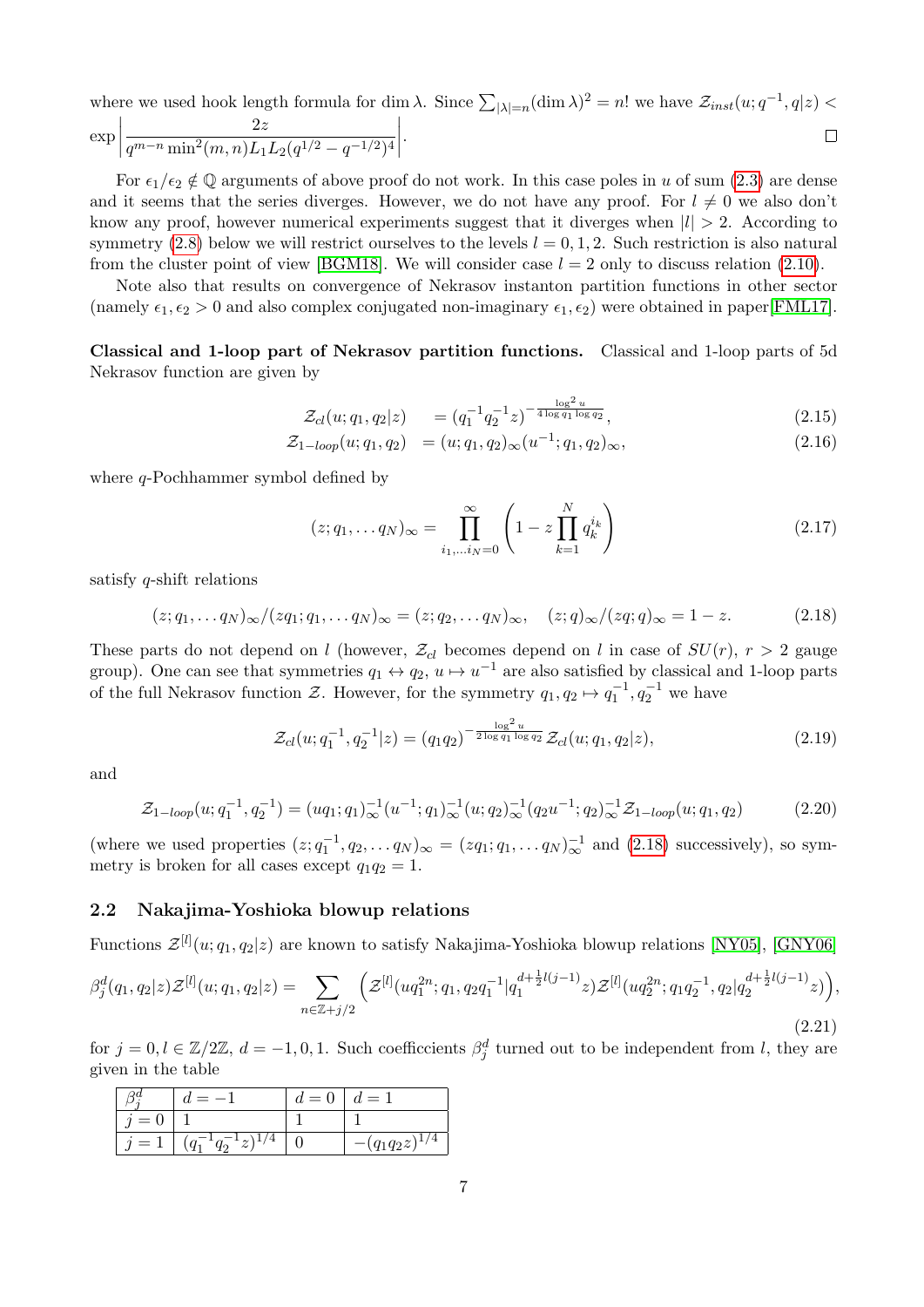These results were proved in Theorem 2.4 in [\[NY05\]](#page-15-5) for  $l = 0$  and in Theorem 2.11 in [\[NY09\]](#page-15-9) for the case  $l = 1, 2, j = 0$  and case  $l = 1, 2, j = 1, d = 0$ . We have not found cases  $l = 1, j = 1, d = \pm 1$ in the literature but they follow from the results of [\[NY09\]](#page-15-9) (see footnote 6 in [\[BS18\]](#page-14-7)) One could ask about higher order Nakajima-Yoshioka blowup relations (with  $|d| > 1$ ). We will show, how to obtain these relations (especially  $d = \pm 2$ ) in Subsection [4.1.](#page-11-2)

Note that, in fact, Nakajima-Yoshioka blowup relations are relations on  $\mathcal{Z}_{inst}^{[l]}$ , and  $\mathcal{Z}_{cl}$  and  $\mathcal{Z}_{1-loop}$ give  $(\mathbf{l}_n^d)^{-1} z^{n^2}$ , where z-independent coefficcient  $\mathbf{l}_n^d$  is called blowup factor.

<span id="page-7-4"></span>**Remark 2.1.** According to symmetries [\(2.8\)](#page-4-3), [\(2.19\)](#page-6-3), [\(2.20\)](#page-6-4) coefficients  $\beta_i^{d,[l]}$  $j_j^{a,[t]}$  for arbitrary d satisfy

<span id="page-7-5"></span>
$$
\beta_j^{d,[l]}(q_1^{-1}, q_2^{-1}|z) = (-1)^j \beta_j^{-d, [-l]}(q_1, q_2|z), \qquad (2.22)
$$

where we restored  $\beta_i^{d,[l]}$  $j^{a,[l]}$  dependence on l for arbitrary d.

## <span id="page-7-0"></span>3 Blowup relations on  $\mathbb{C}^2/\mathbb{Z}_2$  from blowup relations on  $\mathbb{C}^2$

#### <span id="page-7-1"></span>3.1 General scheme

There are also blowup relations on Nekrasov partition functions on  $\mathbb{C}^2/\mathbb{Z}_2$  which have form

$$
\mathcal{Z}_{X_2}^{[l]}(u;q_1,q_2|z) = \sum_{n \in \mathbb{Z}+j/2} \mathcal{D}\left(\mathcal{Z}^{[l]}(uq_1^{2n};q_1^2,q_2q_1^{-1}|z),\mathcal{Z}^{[l]}(uq_2^{2n};q_1q_2^{-1},q_2^2|z)\right),\,j=0,1\tag{3.1}
$$

where  $\mathcal{Z}_{X_d}^{[l]}$  $X_2$  is certain instanton partition function on  $X_2$ , which is minimal resolution of  $\mathbb{C}^2/\mathbb{Z}_2$ . Explicit type of this partition function depends on bilinear  $q$ -difference in z operator D in r.h.s.

As already mentioned in Introduction, such relations can be used to prove formula [\(1.1\)](#page-1-1) for tau functions of  $q$ -difference Painlevé equations. However, to do this one needs only bilinear relations on Nekrasov partition functions, which can be obtained from the above relations by exluding  $\mathcal{Z}_X^{[l]}$  $X_2$ . These relations are given by sum of following terms

<span id="page-7-2"></span>
$$
\widehat{\mathcal{Z}}_d^{[l]}(u;q_1,q_2|z) = \sum_{n \in \mathbb{Z}+j/2} \epsilon^n \mathcal{Z}^{[l]}(uq_1^{2n};q_1^2,q_2q_1^{-1}|q_1^dz) \mathcal{Z}^{[l]}(uq_2^{2n},q_1q_2^{-1},q_2^2|q_2^dz), \quad d \in \mathbb{Z},\tag{3.2}
$$

with coefficcients, independent from u. We will see below that sign  $\epsilon = \pm 1$  is essential only in case  $i = 1$ .

We call such bilinear relations " $-2$  bilinear relations", emphasize that for these relations  $\epsilon_1^{(1)}$  $\frac{1}{2}$   $\frac{1}{2}$   $\frac{1}{2}$  +  $\epsilon_2^{(2)}$  $\binom{2}{2}\epsilon_1^{(2)} = -2$  in contrast to Nakajima-Yoshioka blowup relations, where such l.h.s. equals -1. Our aim is to find approach to derive −2 bilinear relations from Nakajima-Yoshioka blowup relations [\(2.21\)](#page-6-1). In this Subsection we will illustrate general scheme on the case, when  $l = 0$ . Generalization for  $l = 1$ will be given in Subsection [3.4.](#page-11-0)

Let us make a certain convolution of  $\mathcal{Z}(u; q_1q_2, q_1^{-2}|z)$  with  $(3.2)$ 

<span id="page-7-3"></span>
$$
\sum_{m \in \mathbb{Z}+j/2} \epsilon^m \mathcal{Z}(u(q_1q_2)^{2m}; q_1q_2, q_1^{-2} | (q_1q_2)^{d_1+d_2} z) \widehat{\mathcal{Z}}_d(uq_2^{2m}; q_1, q_2 | q_2^{d_1+d_2} z)
$$
(3.3)

or, explicitly writing −2 bilinear term

$$
\sum_{m,n \in \mathbb{Z}+j/2} \epsilon^{m+n} \mathcal{Z}(uq_1^{2m}q_2^{2m}; q_1q_2, q_1^{-2} | (q_1q_2)^{d_1+d_2} z)
$$
\n
$$
\times \mathcal{Z}(uq_1^{2n}q_2^{2m}; q_1^2, q_2q_1^{-1} | q_1^{d_2-d_1}q_2^{d_1+d_2} z) \mathcal{Z}(uq_2^{2(m+n)}, q_1q_2^{-1}, q_2^2 | q_2^{d_2-d_1}q_2^{d_1+d_2} z),
$$
\n(3.4)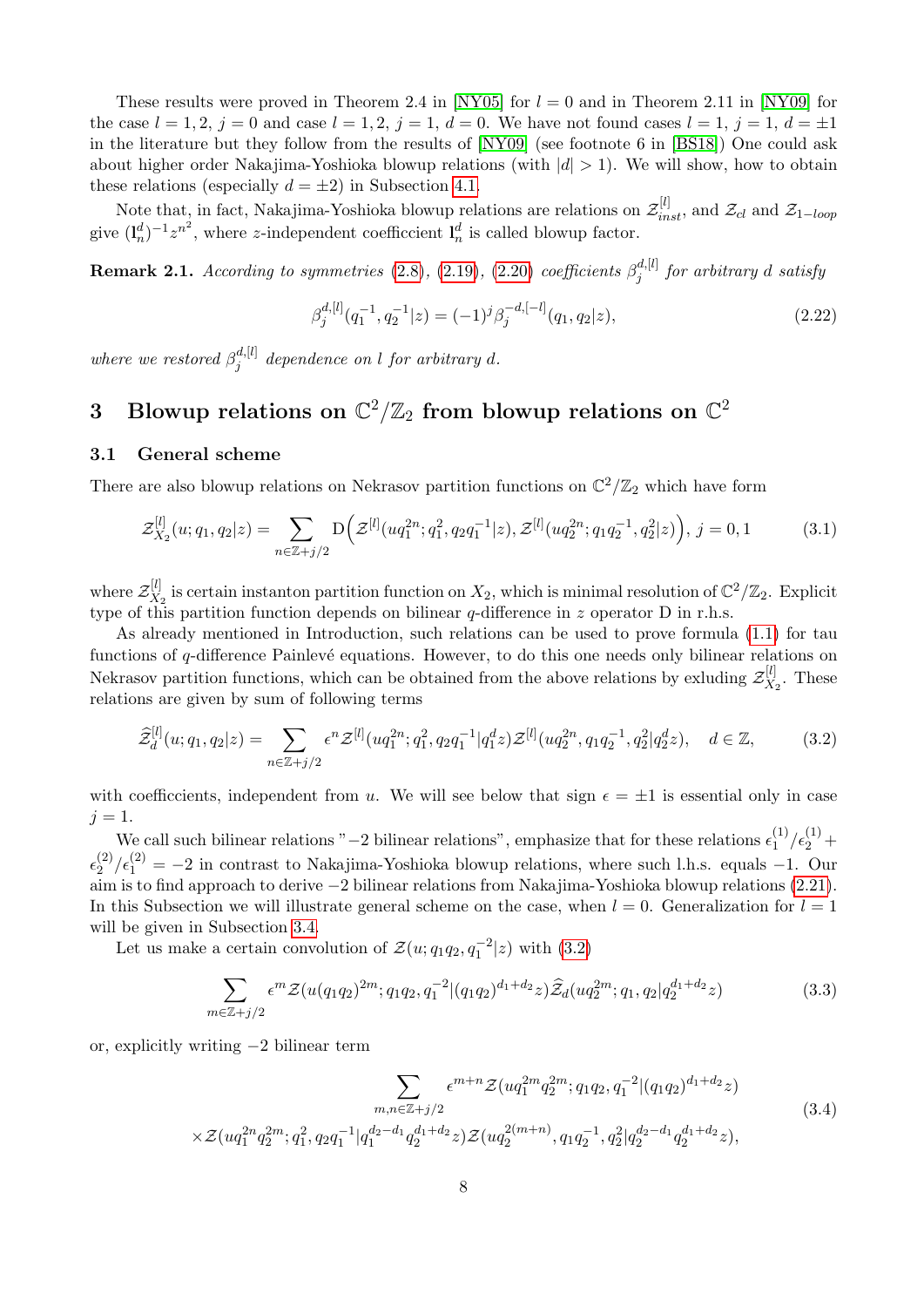where we introduced  $d_1$  and  $d_2$ , such that  $d = d_2 - d_1$ . Let us make substitution  $m = m' + n'$ ,  $n = m' - n'$ in this expression

$$
\epsilon^{j} \left( \sum_{m' \in \mathbb{Z} + j/2, n' \in \mathbb{Z}} \left( \sum_{m' \in \mathbb{Z} + j/2, n' \in \mathbb{Z}} \sum_{m' \in \mathbb{Z} + j/2 + \frac{1}{2}, n' \in \mathbb{Z} + \frac{1}{2}} \right) \mathcal{Z}(u(q_1 q_2)^{2(m' + n')}; q_1 q_2, q_1^{-2} | (q_1 q_2)^{d_2 + d_1} z) \n\mathcal{Z}(u(q_1 q_2)^{2m'} (q_1^{-1} q_2)^{2n'}; q_1^2, q_2 q_1^{-1} | q_1^{d_2 - d_1} q_2^{d_2 + d_1} z) \times \mathcal{Z}(u q_2^{4m'}, q_1 q_2^{-1}, q_2^2 | q_2^{2d_2} z)
$$
\n
$$
(3.5)
$$

Using Nakajima-Yoshioka blowup relations [\(2.21\)](#page-6-1) for the first pair of Nekrasov partition functions (summing up over  $n'$ ), we obtain

$$
\sum_{2m' \in \mathbb{Z}} \epsilon^{2m'} \beta_{2m'+j \mod 2}^{d_1}(q_1q_2, q_2q_1^{-1}|(q_1q_2)^{d_2}z) \mathcal{Z}(u(q_1q_2)^{2m'}; q_1q_2, q_2q_1^{-1}|(q_1q_2)^{d_2}z) \mathcal{Z}(uq_2^{4m'}, q_1q_2^{-1}, q_2^2|q_2^{2d_2}z),
$$
\n(3.6)

which could be summed up again, using Nakajima-Yoshioka blowup relations [\(2.21\)](#page-6-1), to

<span id="page-8-1"></span>
$$
\left(\sum_{i=0,1} \epsilon^i \beta_{i+j \mod 2}^{d_1}(q_1q_2, q_2q_1^{-1}|(q_1q_2)^{d_2}z)\beta_i^{d_2}(q_1q_2, q_2^2|z)\right) \mathcal{Z}(u; q_1q_2, q_2^2|z)
$$
(3.7)

Let us take sum of terms  $(3.2)$  and make convolution  $(3.3)$  with the whole sum. Assume that after such convolution we obtain  $\mathcal{Z}(u; q_1q_2, q_2^2|z)$  with zero coefficient. Note that to make such convolution, uniform for all terms, we should take terms in the sum with the same shift  $d_1 + d_2$ .

Below we prove that the initial sum is also zero in case  $j = 0$ . Case  $j = 1$  is more subtle: we prove that initial sum vanishes, when there are two different convolutions of the initial sum. In principle, we have such possibility, because we could take different pairs  $d_1$  and  $d_2$ , s.t.  $d_2 - d_1 = d$ . Below for simplicity we denote  $d_{12} = d_1 + d_2$ .

<span id="page-8-0"></span>**Proposition 3.1.** Consider  $-2$  bilinear relation on Nekrasov partition functions which is sum of terms [\(3.2\)](#page-7-2).

(i) Case j = 0. If there is a vanishing convolution, given by [\(3.3\)](#page-7-3), then initial  $-2$  bilinear relation is satisfied.

(ii) Case  $j = 1$ . If there is at least two vanishing convolutions, s.t.  $d_{12} \neq d'_{12}$ , then initial -2 bilinear relation is satisfied.

*Proof.* In terms of  $\mathcal{Z}_{inst}$ , summands [\(3.2\)](#page-7-2) have the form

$$
(q_1^{-1}q_2^{-1}z)^{-\frac{\log^2 u}{8\log q_1 \log q_2}} \sum_{n \in \mathbb{Z}+j/2} \frac{\epsilon^n u^{\frac{nd}{2}} (q_1 q_2)^{\frac{n^2 d}{2}} (q_1^{-1}q_2^{-1}z)^{\frac{n^2}{2}}}{l_n^d} \mathcal{Z}_{inst}(uq_1^{2n}; q_1^2, q_2 q_1^{-1}|q_1^d z) \mathcal{Z}_{inst}(uq_2^{2n}, q_1 q_2^{-1}, q_2^2|q_2^d z),
$$
\n(3.8)

where  $\mathfrak{l}_n^d$  are blowup coefficcients for  $\mathbb{C}^2/\mathbb{Z}_2$  blowup, resulting from  $\mathcal{Z}_{1-loop}$ .

We convolute relation from these summands with

$$
\mathcal{Z}(u;q_1q_2,q_1^{-2}|z) = z^{\frac{\log^2 u}{8 \log q_1(\log q_2 + \log q_1)}} \sum_{p=0}^{+\infty} b_p(u) z^p, \tag{3.9}
$$

$$
b_0(u) = (q_1 q_2^{-1})^{\frac{\log^2 u}{8 \log q_1 (\log q_2 + \log q_1)}} \mathcal{Z}_{1-loop}(u; q_1 q_2, q_1^{-2})
$$
\n(3.10)

(i) In the case  $j = 0$  the whole sum, as series in z, has form

$$
z^{-\frac{\log^2 u}{8 \log q_1 \log q_2}} \sum_{k=0}^{+\infty} c_k(u) \epsilon^k z^{k/2}, \tag{3.11}
$$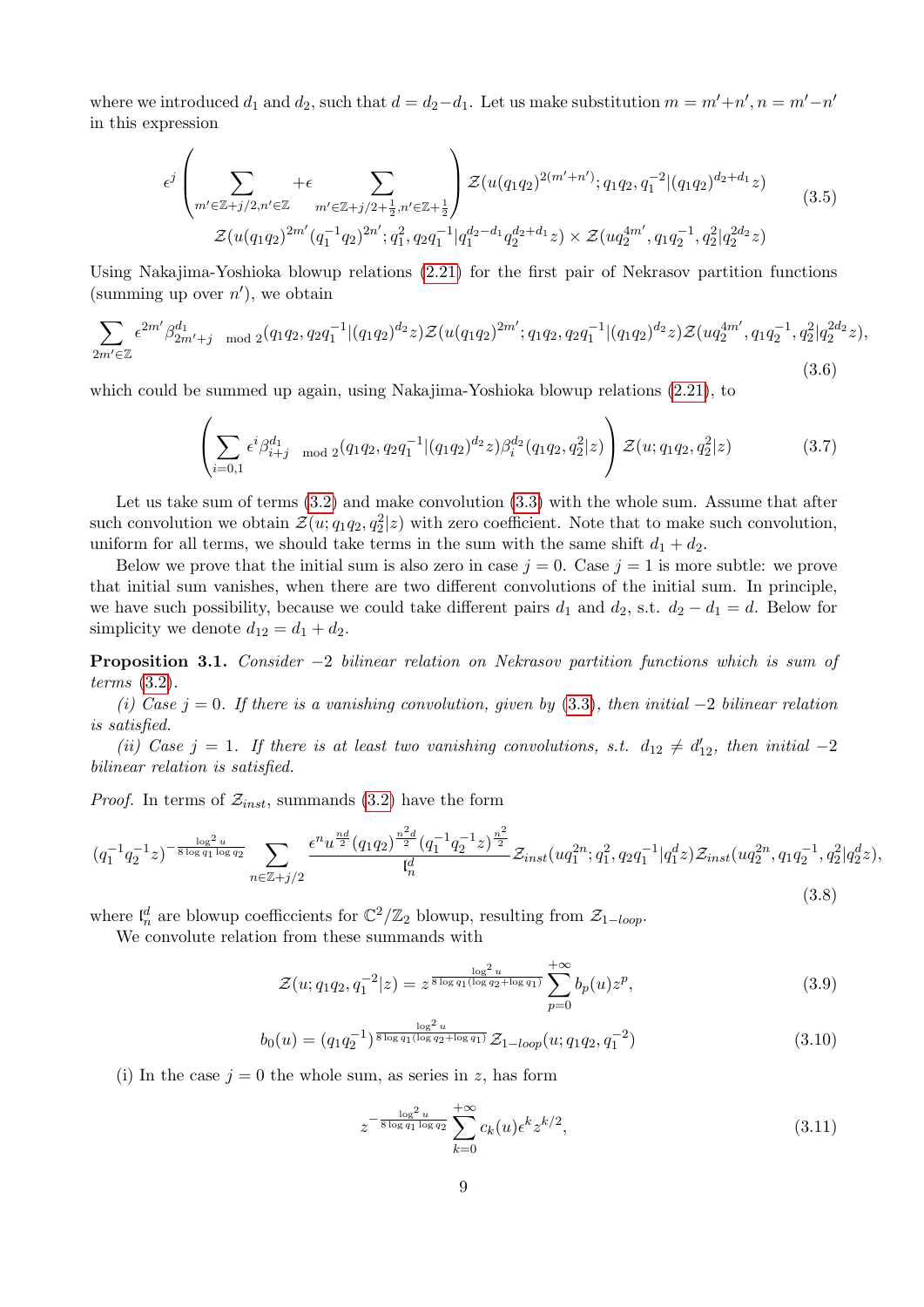so we see that  $-2$  bilinear relation splits into relations with integer and half-integer powers of z and sign  $\epsilon$  signifies that.

After convolution we have up to common factor

$$
\sum_{m \in \mathbb{Z}} \epsilon^m u^{(d_{12}) \frac{m}{2}} (q_1 q_2^2)^{(d_{12}) \frac{m^2}{2}} z^{\frac{m^2}{2}} \sum_{p=0}^{+\infty} b_p (u q_1^{2m} q_2^{2m}) ((q_1 q_2)^{(d_{12})} z)^p \sum_{k=0}^{+\infty} c_k (u q_2^{2m}) (q_2^{d_{12}} z)^{k/2} = 0 \quad (3.12)
$$

Then, equating to zero coefficcients in front of power  $z^{n/2}$ ,  $n \in \mathbb{Z}_{\geq 0}$ , due to  $b_0(u) \neq 0$  we obtain  $c_0 = 0, c_1 = 0, c_2 = 0 \dots$  successively.

(ii) In the case  $j = 1$  there is no such splitting

$$
z^{\frac{1}{8} - \frac{\log^2 u}{8 \log q_1 \log q_2}} \sum_{k=0}^{+\infty} d_k(u) z^k.
$$
 (3.13)

Two vanishing convolutions with  $d_{12} \neq d'_{12}$  give us up to common factor

$$
\sum_{m \in \mathbb{Z}+1/2} \epsilon^m u^{d_{12}\frac{m}{2}} (q_1 q_2^2)^{d_{12}\frac{m^2}{2}} z^{\frac{m^2}{2}} \sum_{p=0}^{+\infty} b_p (u(q_1 q_2)^{2m}) ((q_1 q_2)^{d_{12}} z)^p \sum_{k=0}^{+\infty} d_k (uq_2^{2m}) (q_2^{d_{12}} z)^k = 0 \quad (3.14)
$$

$$
\sum_{m \in \mathbb{Z}+1/2} \epsilon^m u^{d'_{12}\frac{m}{2}} (q_1 q_2^2)^{d'_{12}\frac{m^2}{2}} z^{\frac{m^2}{2}} \sum_{p=0}^{+\infty} b_p (u(q_1 q_2)^{2m}) ((q_1 q_2)^{d'_{12}} z)^p \sum_{k=0}^{+\infty} d_k (uq_2^{2m}) (q_2^{d'_{12}} z)^k = 0 \quad (3.15)
$$

Equating to zero coefficcients in front of power  $z^{n+1/8}$ ,  $n \in \mathbb{Z}_{\geq 0}$ , we will obtain  $2 \times 2$  linear system on  $d_n(uq_2)$  and  $d_n(uq_2^{-1})$  with inhomogeneity that equals linear combination of  $d_k, k < n$ . Fundamental matrix of this system is

$$
\begin{pmatrix} u^{d_{12}/4} (q_1 q_2^2)^{d_{12}/8} b_0 (u q_1 q_2) q_2^{d_{12}p} & u^{-d_{12}/4} (q_1 q_2^2)^{d_{12}/8} b_0 (u q_1^{-1} q_2^{-1}) q_2^{d_{12}p} \\ u^{d_{12}/4} (q_1 q_2^2)^{d_{12}/8} b_0 (u q_1 q_2) q_2^{d_{12}'p} & u^{-d_{12}'/4} (q_1 q_2^2)^{d_{12}'/8} b_0 (u q_1^{-1} q_2^{-1}) q_2^{d_{12}'p} \end{pmatrix},
$$
\n(3.16)

its determinant is equal to

$$
(q_1 q_2^2)^{(d_{12}+d'_{12})/8} b_0(uq_1q_2) b_0(u(q_1q_2)^{-1}) q_2^{(d_{12}+d'_{12})p} (u^{(d_{12}-d'_{12})/4} - u^{(d'_{12}-d_{12})/4}), \qquad (3.17)
$$

which is nonzero for general u. So we obtain  $d_0 = 0, d_1 = 0, d_2 = 0$ ... successively.  $\Box$ 

We see that in case  $j = 0$  sign  $\epsilon$  corresponds to the branch of square root  $z^{1/2}$ , and we will omit it in next Subsection.

#### <span id="page-9-0"></span>3.2 Relations in even sector

Let us itemize different −2 bilinear relations that we could obtain from above approach. As explained above, we can take  $-2$  bilinear relation consisting only from terms with same  $d_1 + d_2$  We know Nakajima-Yoshioka blowup relations [\(2.21\)](#page-6-1) only for cases  $d = -1, 0, 1$ , that's our another restriction.

- Case  $d_1 + d_2 = 2$ . We have only one term with  $d_1 = d_2 = 1$  and coefficient in [\(3.7\)](#page-8-1) is nonzero, so there is no relation.
- Case  $d_1 + d_2 = 1$ . We have two terms: with  $d_1 = 1, d_2 = 0$  and  $d_1 = 0, d_2 = 1$ . Both coefficients in [\(3.7\)](#page-8-1) equal 1. We obtain relation

<span id="page-9-1"></span>
$$
\sum_{n\in\mathbb{Z}} \mathcal{Z}(uq_1^{2n};q_1^2,q_2q_1^{-1}|q_1z)\mathcal{Z}(uq_1^{2n};q_1q_2^{-1},q_2^2|q_2z) = \sum_{n\in\mathbb{Z}} \mathcal{Z}(uq_1^{2n};q_1^2,q_2q_1^{-1}|q_1^{-1}z)\mathcal{Z}(uq_1^{2n};q_1q_2^{-1},q_2^2|q_2^{-1}z),
$$
\n(3.18)

this is conjectured relation (4.24) from [\[BGM17\]](#page-14-8).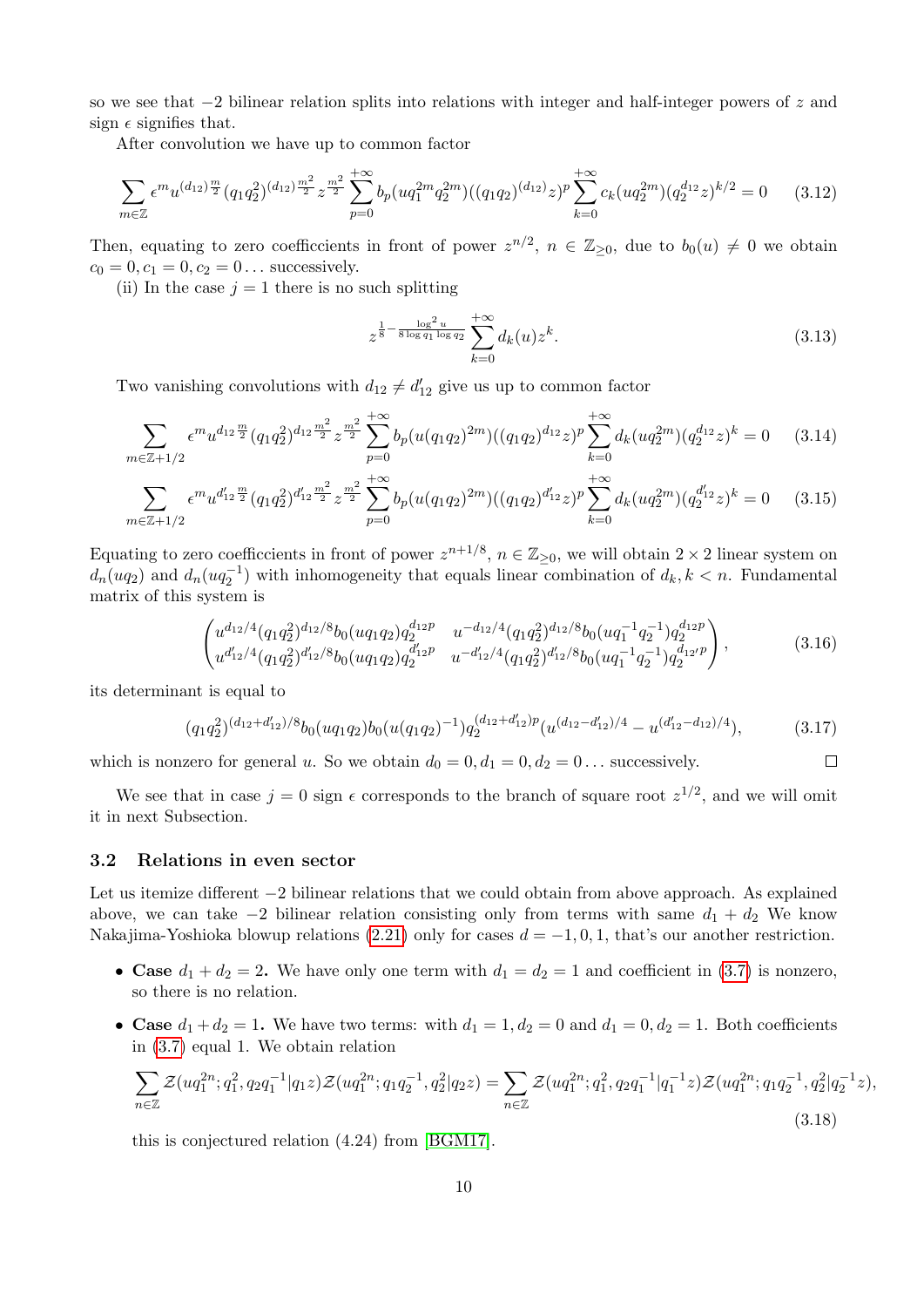• Case  $d_1 + d_2 = 0$ . We have three terms: with  $d_1 = 0, d_2 = 0, d_1 = 1, d_2 = -1$  and  $d_1 = -1, d_2 = 1$ 1. Coefficcients in [\(3.7\)](#page-8-1) are equal to 1,  $1 - (q_1q_2)^{-1/2}z^{1/2}$  and  $1 - (q_1q_2)^{1/2}z^{1/2}$  respectively. We obtain relations

<span id="page-10-2"></span>
$$
\sum_{n\in\mathbb{Z}} \mathcal{Z}(uq_1^{2n}; q_1^2, q_2q_1^{-1}|q_1^2z) \mathcal{Z}(uq_1^{2n}; q_1q_2^{-1}, q_2^2|q_2^2z)
$$
  
= 
$$
(1 - (q_1q_2)^{1/2}z^{1/2}) \sum_{n\in\mathbb{Z}} \mathcal{Z}(uq_1^{2n}; q_1^2, q_2q_1^{-1}|z) \mathcal{Z}(uq_1^{2n}; q_1q_2^{-1}, q_2^2|z)
$$
(3.19)

and

$$
\sum_{n\in\mathbb{Z}} \mathcal{Z}(uq_1^{2n}; q_1^2, q_2q_1^{-1}|q_1^{-2}z) \mathcal{Z}(uq_1^{2n}; q_1q_2^{-1}, q_2^2|q_2^{-2}z)
$$
  
= 
$$
(1 - (q_1q_2)^{-1/2}z^{1/2}) \sum_{n\in\mathbb{Z}} \mathcal{Z}(uq_1^{2n}; q_1^2, q_2q_1^{-1}|z) \mathcal{Z}(uq_1^{2n}; q_1q_2^{-1}, q_2^2|z)
$$
(3.20)

which is equivalent to previous relation [\(3.19\)](#page-10-2) under substitution  $q_1, q_2 \mapsto q_1^{-1}, q_2^{-1}$  according to Remark [2.1.](#page-7-4) Relation [\(3.19\)](#page-10-2) is conjectured relation (B.5) from [\[BS16q\]](#page-14-1) and (4.25) from [\[BGM17\]](#page-14-8)

One can see easily that cases  $d_1 + d_2 = -1, -2$  don't give any new relations according to Remark [2.1.](#page-7-4)

#### <span id="page-10-0"></span>3.3 Relations in odd sector

According to Prop. [3.1](#page-8-0) (ii) we start from itemizing different vanishing convolutions. After that we will look for appropriate pairs of convolutions and write corresponding  $-2$  bilinear relations.

- Case  $d_1 + d_2 = 2$ . We have only one term with  $d_1 = d_2 = 1$  and coefficient in [\(3.7\)](#page-8-1) is  $-(q_2^3q_1z)^{1/4}(1+\epsilon)$ , so we have vanishing convolution only for  $\epsilon = -1$ .
- Case  $d_1 + d_2 = 1$ . We have two terms: with  $d_1 = 1, d_2 = 0$  and  $d_1 = 0, d_2 = 1$ . Coefficients in [\(3.7\)](#page-8-1) equal  $-(q_2^2 z)^{1/4}$  and  $-\epsilon (q_1q_2)^{1/4} (q_2^2 z)^{1/4}$  respectively, so we have two vanishing convolutions with  $\epsilon = \pm 1$ .
- Case  $d_1 + d_2 = 0$ . We have three terms: with  $d_1 = 0, d_2 = 0, d_1 = 1, d_2 = -1$  and  $d_1 = -1, d_2 = 1$ 1. Coefficcients are equal to 0,  $(q_2q_1^{-1}z)^{1/4}(\epsilon q_2^{-1}-1)$  and  $\epsilon q_2(q_2q_1^{-1}z)^{1/4}(\epsilon q_2^{-1}-1)$  respectively, so we have vanishing convolutions consisting from first term or from next two terms, both with  $\epsilon = \pm 1.$
- Case  $d_1 + d_2 = -1$ . We have two terms: with  $d_1 = -1, d_2 = 0$  and  $d_1 = 0, d_2 = -1$ . Coeffi-cients in [\(3.7\)](#page-8-1) equal  $(q_2^{-2}z)^{1/4}$  and  $\epsilon(q_1q_2)^{-1/4}(q_2^{-2}z)^{1/4}$  respectively, so we have two vanishing convolutions with  $\epsilon = \pm 1$ .
- Case  $d_1 + d_2 = -2$ . We have only one term with  $d_1 = d_2 = -1$  and coefficient in [\(3.7\)](#page-8-1) is  $(q_2^{-3}q_1^{-1}z)^{1/4}(1+\epsilon)$ , so we have vanishing convolution only for  $\epsilon = -1$ .

We see that we have  $-2$  bilinear relations, which follow from vanishing conditions in the cases  $d_1 + d_2 = \pm 1$  both for  $\epsilon = \pm 1$ 

<span id="page-10-1"></span>
$$
\sum_{n \in \mathbb{Z}+1/2} \epsilon^n \mathcal{Z}(uq_1^{2n}; q_1^2, q_2 q_1^{-1} | q_1 z) \mathcal{Z}(uq_1^{2n}; q_1 q_2^{-1}, q_2^2 | q_2 z) \n= \epsilon (q_1 q_2)^{1/4} \sum_{n \in \mathbb{Z}+1/2} \epsilon^n \mathcal{Z}(uq_1^{2n}; q_1^2, q_2 q_1^{-1} | q_1^{-1} z) \mathcal{Z}(uq_1^{2n}; q_1 q_2^{-1}, q_2^2 | q_2^{-1} z).
$$
\n(3.21)

This is just relation (4.23) from [\[BGM17\]](#page-14-8), it could be seen by taking sum and difference of relations with two different  $\epsilon$ .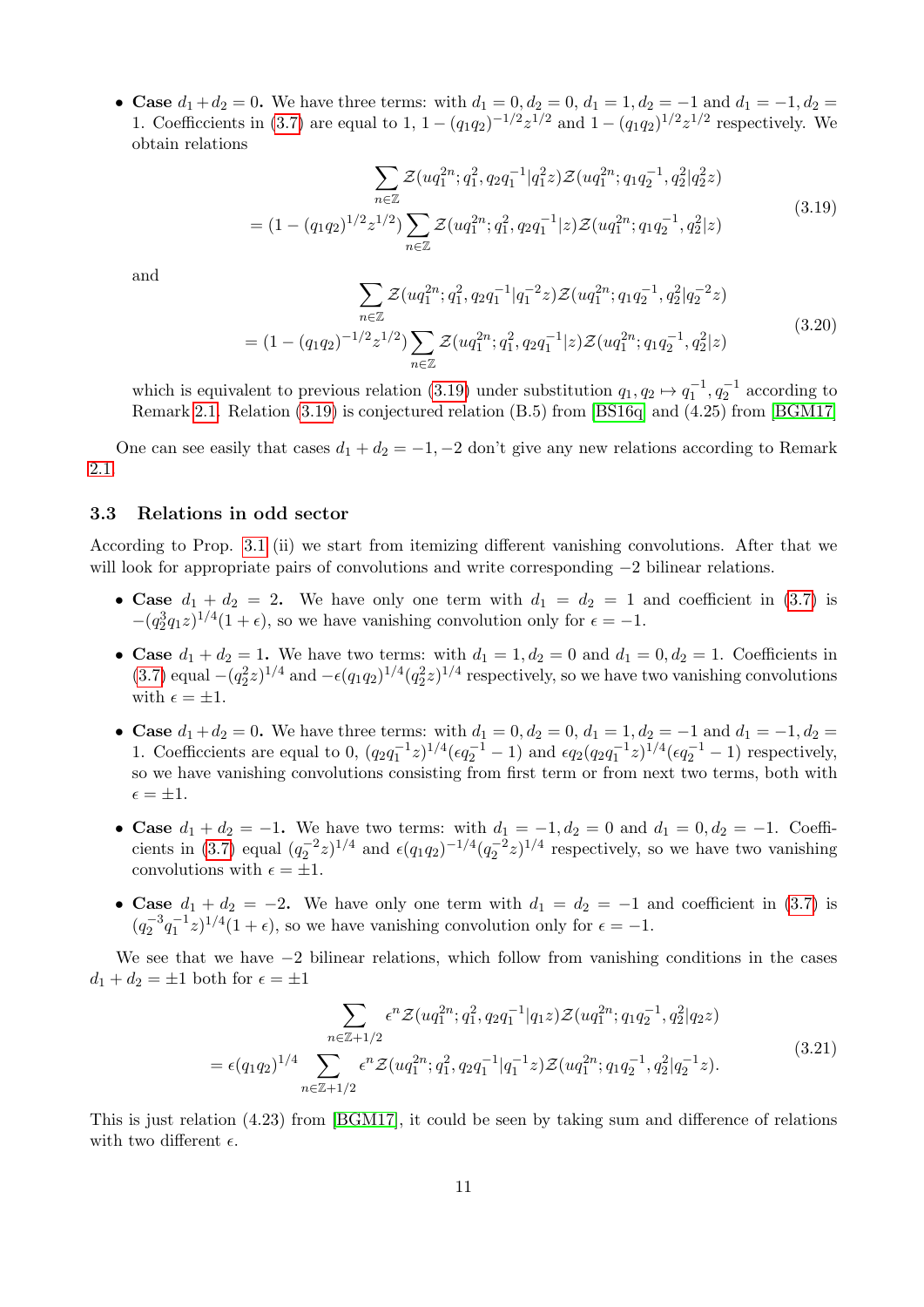We also have  $-2$  bilinear relations, which follow from vanishing conditions in cases  $d_1 + d_2 = 0$ and  $d_1 + d_2 = \pm 2$  only for  $\epsilon = -1$ 

<span id="page-11-3"></span>
$$
\sum_{n \in \mathbb{Z}+1/2} (-1)^n \mathcal{Z}(uq_1^{2n}; q_1^2, q_2 q_1^{-1} | z) \mathcal{Z}(uq_1^{2n}; q_1 q_2^{-1}, q_2^2 | z) = 0.
$$
 (3.22)

This is just relation (4.22) from [\[BGM17\]](#page-14-8).

<span id="page-11-0"></span>This exhausts the relations, which follow from the above vanishing convolutions.

#### 3.4 Chern-Simons modification

Obtaining  $-2$  bilinear relations on  $\mathcal{Z}^{[l]}(u; q_1, q_2|z)$  by our approach seems to be much more subtle and cumbersome. Let us illustrate this approach on relation

<span id="page-11-4"></span>
$$
\sum_{n\in\mathbb{Z}} \mathcal{Z}^{[1]}(uq_1^{2n}; q_1^2, q_2q_1^{-1}|q_1^2z) \mathcal{Z}^{[1]}(uq_1^{2n}; q_1q_2^{-1}, q_2^2|q_2^2z)
$$
  
= 
$$
(1 - (q_1q_2)^{1/2}z^{1/2}) \sum_{n\in\mathbb{Z}} \mathcal{Z}^{[1]}(uq_1^{2n}; q_1^2, q_2q_1^{-1}|q_1z) \mathcal{Z}^{[1]}(uq_1^{2n}; q_1q_2^{-1}, q_2^2|q_2z),
$$
\n
$$
(3.23)
$$

which for  $q_1q_2 = 1$  was proposed in [\[BGM18\]](#page-14-9) (in terms of tau functions for  $k = 1, N = 2$  see formula (3.7) in loc. cit.).

We should modify our convolution [\(3.3\)](#page-7-3) for  $l = 1$  in the following way. Split our  $-2$  bilinear relation into two parts with integer and half-integer powers of z (up to common factor)

$$
z^{-\frac{\log^2 u}{8\log q_1 \log q_2}}(\sum_{k=0}^{+\infty} c_{2k}(u)z^k + \epsilon \sum_{k=0}^{+\infty} c_{2k+1}(u)z^{k+1/2}) = \widehat{Z}_0^{[1]}(z) + \widehat{Z}_1^{[1]}(z)
$$
(3.24)

Then make a modified convolution (braces denote fractional part of the number)

<span id="page-11-5"></span>
$$
\sum_{m \in \mathbb{Z}, p=0,1} \mathcal{Z}^{[1]}(u(q_1q_2)^{2m}; q_1q_2, q_1^{-2}|(q_1q_2)^{l(2\{(m+p)/2\}-1)}z) \widehat{Z}_n^{[1]}(uq_2^{2m}, q_1, q_2; q_2^{l(2\{(m+p)/2\}-1)}z), \quad (3.25)
$$

namely, convolution shift become dependent on relative parity of  $m$  and  $p$ 

As before, using Nakajima-Yoshioka blowup relations [\(2.21\)](#page-6-1) twice we obtain

$$
\beta_0^{-1}\beta_0^1 + \beta_1^{-1}(q_1q_2, q_2q_1^{-1}|q_1q_2z)\beta_1^1(q_1q_2, q_2^2|z) = \beta_0^0\beta_0^0 + \beta_1^0\beta_1^0 - (q_1q_2)^{1/2}z^{1/2}(\beta_0^0\beta_0^1 + q_2^{-1/2}\beta_1^{-1}\beta_1^0),
$$
 (3.26)

where we wrote dependence on variables only where it is necessary. This expression turns out to be an identity.

Finally, above convolution, written as sum of z-powers, is

$$
\sum_{m\in\mathbb{Z}} \epsilon^m z^{\frac{m^2}{2}} \sum_{p=0}^{+\infty} b_p (uq_1^{2m} q_2^{2m}) ((q_1q_2)^{l(2\{(m+p)/2\}-1)} z)^p \sum_{k=0}^{+\infty} c_k (uq_2^{2m}) (q_2^{l(2\{(m+p)/2\}-1)} z)^{k/2} = 0, \quad (3.27)
$$

<span id="page-11-1"></span>and, as before,  $c_n = 0, n \ge 0$  successively as before. So we obtained the proof of [\(3.23\)](#page-11-4).

## 4 Applications

#### <span id="page-11-2"></span>4.1 Nakajima-Yoshioka blowup relations of higher order

Using our approach in opposite direction, we could obtain Nakajima-Yoshioka blowup relation [\(2.21\)](#page-6-1) for  $l = 0$ ,  $j = 0$ ,  $d = 2$ . We could always write such relation with unknown function  $\beta_2^{0,1}$  $\mathbb{Z}_2^{0,1}$ , which apriori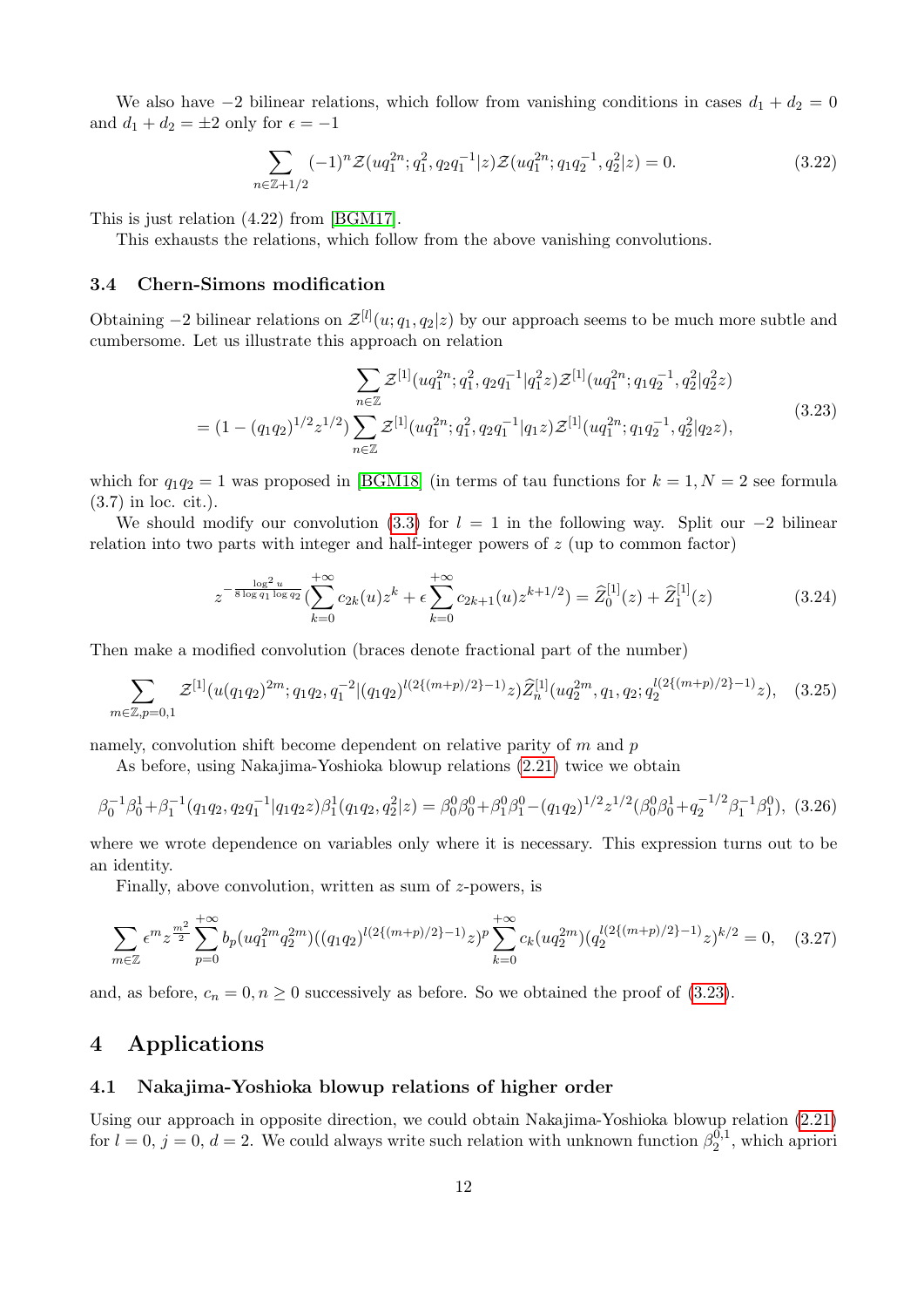is a power series in z and dependens on u. Let's calculate it. Let us take convolution  $(3.3)$  of  $(3.19)$ , taking  $d_1 = 0, d_2 = 2$  and  $d_1 = d_2 = 1$  for the corresponding summands of the relation. Because [\(3.19\)](#page-10-2) is already proved, reducing convolution to linear combination of Nekrasov partition functions as was done in Subsection [3.1,](#page-7-1) we obtain

$$
\beta_0^0 \beta_0^2(u; q_1 q_2, q_2^2 | z) + \beta_1^0 \beta_1^2 = (1 - (q_1 q_2^3 z)^{1/2}) (\beta_0^1 \beta_0^1 + \beta_1^1 (q_1 q_2, q_2 q_1^{-1} | q_1 q_2 z) \beta_1^1 (q_1 q_2, q_2^2 | z)) = 1 - q_1 q_2^3 z,
$$
\n(4.1)

where we wrote dependence on variables only where it is necessary. So, thanks to  $\beta_1^0 = 0$ , we find  $\beta_0^2$ 

<span id="page-12-1"></span>
$$
\beta_0^2(q_1, q_2|z) = 1 - q_1 q_2 z \tag{4.2}
$$

and, according to [\(2.22\)](#page-7-5)

<span id="page-12-4"></span>
$$
\beta_0^{-2}(q_1, q_2|z) = 1 - q_1^{-1} q_2^{-1} z. \tag{4.3}
$$

In the same manner we can find  $\beta_0^{2,[1]}$  $\beta_0^{2,[1]}(q_1,q_2|z)$  for  $l=1$  (in fact, it differs from above  $\beta_0^2$ ). Analogous calculation with [\(3.23\)](#page-11-4) and convolution [\(3.25\)](#page-11-5), where other shift  $l(2{(m+p)/2} - 1) \rightarrow 2 + l(2{(m + p)/2})$  $p/2$ } − 1) is taken, we obtain

$$
\beta_0^0 \beta_0^2(u; q_1 q_2, q_2^2 | z) + \beta_1^0 \beta_1^2 = \beta_0^1 \beta_0^1 + \beta_1^1 (q_1 q_2, q_2 q_1^{-1} | q_1 q_2 z) \beta_1^1 (q_1 q_2, q_2^2 | z) - (q_1 q_2^3)^{1/2} z^{1/2} (\beta_0^1 \beta_0^2(u; q_1 q_2, q_2^2 | z) + q_2^{-1} \beta_1^0 \beta_1^1),
$$
\n(4.4)

<span id="page-12-0"></span>so we find that  $\beta_0^{2,[1]}$  $Q_0^{2,[1]}(q_1,q_2|z) = 1$ , which differ from  $(4.2)$ .

#### 4.2 Proof of equalities [\(2.10\)](#page-5-0) and [\(2.9\)](#page-5-1)

This Subsection starts from proving equality [\(2.10\)](#page-5-0), using Nakajima-Yoshioka blowup equations [\(2.21\)](#page-6-1) for  $l = 2$  and  $l = 0$  in sector  $j = 0$ .

As already mentioned in [\[BS18\]](#page-14-7), in terms of topological strings this relation means a relation between the geometry of local  $\mathbb{F}_0 = \mathbb{P}^1 \times \mathbb{P}^1$  and local Hirzebruch surface  $\mathbb{F}_2$ . Particularly, the relation between Gopakumar-Vafa invariants of these manifolds is given in e.g. [\[IKP02,](#page-15-10) eq. (94)]. Case  $q_1q_2 = 1$  of [\(2.10\)](#page-5-0) appear in [\[BGM18\]](#page-14-9), it is proved together with cases  $q_1^2q_2 = 1, q_1q_2^2 = 1$  in [\[BS18,](#page-14-7) Prop. 4.3.]. Before this papers we have not found equality [\(2.10\)](#page-5-0) in the literature, but it is maybe known. For full Nekrasov functions we have the same equality, because  $\mathcal{Z}_{cl}$  and  $\mathcal{Z}_{1-loop}$  do not depend on l

<span id="page-12-3"></span>**Proposition 4.1.** Nekrasov function  $\mathcal{Z}^{[2]}$  is equal to  $\mathcal{Z}^{[0]}$  up to double q-Pochhammer symbol

<span id="page-12-5"></span>
$$
\mathcal{Z}^{[2]}(u;q_1,q_2|z) = (z;q_1,q_2)_{\infty} \mathcal{Z}^{[0]}(u;q_1,q_2|z), \qquad (4.5)
$$

We follow proof of [\[BS18,](#page-14-7) Prop. 4.3.], sligthly modifying it for arbitrary  $q_1, q_2$ .

Consider Nakajima-Yoshioka blowup relations [\(2.21\)](#page-6-1) for  $l = 2$ ,  $j = 0$ ,  $d = -1, 0, 1$  and exclude  $\mathcal{Z}^{[2]}(u;q_1,q_2|z)$  from them

<span id="page-12-2"></span>
$$
\sum_{n\in\mathbb{Z}} \mathcal{Z}^{[2]}(uq_1^{2n}; q_1, q_2q_1^{-1}|q_1^{-2}z) \mathcal{Z}^{[2]}(uq_2^{2n}; q_1q_2^{-1}, q_2|q_2^{-2}z) =
$$
\n
$$
=\sum_{n\in\mathbb{Z}} \mathcal{Z}^{[2]}(uq_1^{2n}; q_1, q_2q_1^{-1}|q_1^{-1}z) \mathcal{Z}^{[2]}(uq_2^{2n}; q_1q_2^{-1}, q_2|q_2^{-1}z) =
$$
\n
$$
=\sum_{n\in\mathbb{Z}} \mathcal{Z}^{[2]}(uq_1^{2n}; q_1, q_2q_1^{-1}|z) \mathcal{Z}^{[2]}(uq_2^{2n}; q_1q_2^{-1}, q_2|z).
$$
\n(4.6)

These equations are equations on  $\mathcal{Z}^{[2]}_{inst}$ , or bilinear equations on coefficients  $c_k^{(1)}$  $c_k^{(1)}, c_k^{(2)}$  $\zeta_k^{(2)}, k \in \mathbb{Z}_{\geq 0}$  of the corresponding power series  $\mathcal{Z}_{inst}^{[2]}(u;q_1,q_2q_1^{-1}|z) = \sum_{k=0}^{+\infty} c_k^{(1)}$  $\mathcal{Z}_{ik}^{(1)}(u;q_1,q_2)z^k$  and  $\mathcal{Z}_{inst}^{[2]}(u;q_1q_2^{-1},q_2|z) =$  $\sum_{k=0}^{+\infty} c_k^{(2)}$  $k^{(2)}(u;q_1,q_2)z^k$ . Namely, relations [\(4.6\)](#page-12-2) split into the relations corresponding to powers  $z^k, k \in$  $\mathbb{Z}_{\geq 0}$  (up to the power  $\Lambda^{-\frac{\log^2 u}{\log q_1 \log}}$  $\overline{\log q_1 \log q_2}$  from  $\mathcal{Z}_{cl}$ ).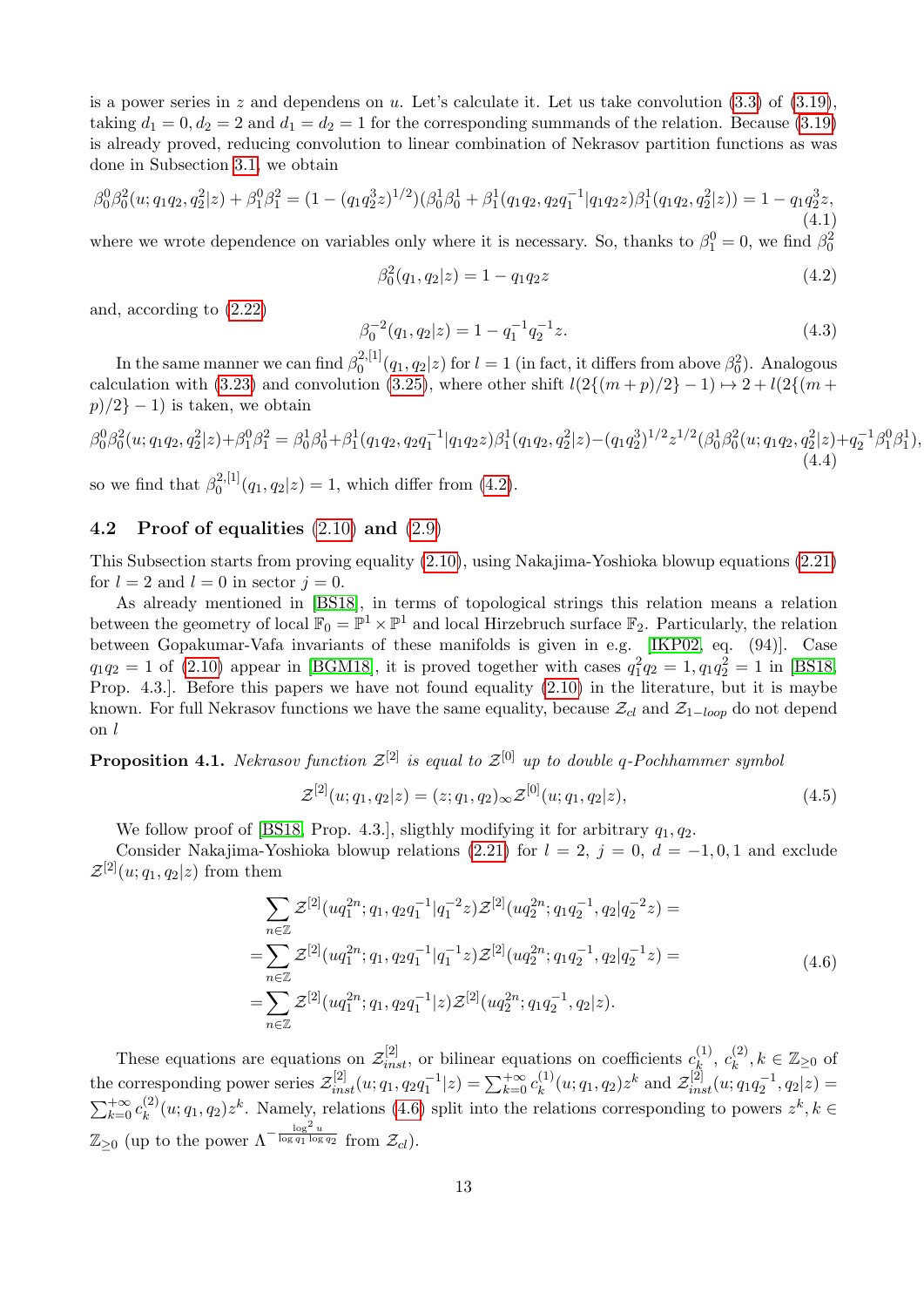<span id="page-13-1"></span>**Lemma 4.1.** ([\[BS18,](#page-14-7) Lemma 4.1.]) Relations [\(4.6\)](#page-12-2) recursively determine coefficients  $c_k^{(1)}$  $c_k^{(1)},c_k^{(2)}$  $k^{(2)}_k, k \in \mathbb{N}$ starting from normalization  $c_0^{(1)} = c_0^{(2)} = 1$ .

*Proof.* Let us take the coefficient of the power  $z^k$  in the relation [\(4.6\)](#page-12-2), then coefficients  $c_k^{(1)}$  $c_k^{(1)}, c_k^{(2)}$  $k_k^{(2)}$  appear only for  $n = 0$ . Other coefficients in these relations have lower index, so they are known due to the induction supposition. Therefore we obtain system of two linear equations on two unknown variables  $c_k^{(1)}$  $\binom{(1)}{k},\ c_k^{(2)}$  $\kappa_k^{(2)}$ . The fundamental matrix of this system is as follows

<span id="page-13-2"></span>
$$
\begin{pmatrix} q_1^{-k} - 1 & q_2^{-k} - 1 \ q_1^{-2k} - 1 & q_2^{-2k} - 1 \end{pmatrix},
$$
\n(4.7)

its determinant equals  $(q_1^{-k}-1)(q_2^{-k}-q_1^{-k})$  which is non-zero iff none of  $q_1, q_2, q_1/q_2$  is a root of unity.  $\Box$ 

In our sector  $|q_1| \leq 1, |q_2| \geq 1$ , these special cases are not realized.

*Proof of the Proposition [4.1.](#page-12-3)* Consider Nakajima-Yoshioka blowup relations [\(2.21\)](#page-6-1) for  $l = 0$ ,  $j =$ 0,  $d = -2, -1, 0$  (where we needed [\(4.3\)](#page-12-4), found above by our approach) and exclude from them  $\mathcal{Z}^{[2]}(u;q_1,q_2|z)$ 

$$
(1 - q_1^{-1}q_2^{-1}z)^{-1} \sum_{n \in \mathbb{Z}} \mathcal{Z}^{[0]}(uq_1^{2n}; q_1, q_2q_1^{-1}|q_1^{-2}z) \mathcal{Z}^{[0]}(uq_2^{2n}; q_1q_2^{-1}, q_2|q_2^{-2}z) =
$$
  
\n
$$
= \sum_{n \in \mathbb{Z}} \mathcal{Z}^{[0]}(uq_1^{2n}; q_1, q_2q_1^{-1}|q_1^{-1}z) \mathcal{Z}^{[0]}(uq_2^{2n}; q_1q_2^{-1}, q_2|q_2^{-1}z) =
$$
  
\n
$$
= \sum_{n \in \mathbb{Z}} \mathcal{Z}^{[0]}(uq_1^{2n}; q_1, q_2q_1^{-1}|z) \mathcal{Z}^{[0]}(uq_2^{2n}; q_1q_2^{-1}, q_2|z).
$$
\n(4.8)

Let us replace  $\mathcal{Z}^{[0]}$  with  $\widetilde{\mathcal{Z}}^{[2]}$ , formally defined by [\(4.5\)](#page-12-5). From calculation with q-Pochhammers

$$
\frac{(q_1^{-1}z;q_1,q_2q_1^{-1})_{\infty}(q_2^{-1}z;q_1q_2^{-1},q_2)_{\infty}}{(z;q_1,q_2q_1^{-1})_{\infty}(z;q_1q_2^{-1},q_2)_{\infty}} = 1, \quad \frac{(q_1^{-2}z;q_1,q_2q_1^{-1})_{\infty}(q_2^{-2}z;q_1q_2^{-1},q_2)_{\infty}}{(z;q_1,q_2q_1^{-1})_{\infty}(z;q_1q_2^{-1},q_2)_{\infty}} = \frac{1}{1 - q_1^{-1}q_2^{-1}z},
$$
\n(4.9)

we obtain that  $\widetilde{\mathcal{Z}}^{[2]}$  satisfies [\(4.6\)](#page-12-2). Therefore, according to Lemma [4.1](#page-13-1)  $\widetilde{\mathcal{Z}}^{[2]} = \mathcal{Z}^{[2]}$  (for general  $q_1, q_2$ ), which is desired relation [\(4.5\)](#page-12-5).

Relation [\(2.9\)](#page-5-1) is obtained, using the same idea, but even simpler.

**Proposition 4.2.** Nekrasov instanton partition function  $\mathcal{Z}_{inst}^{[1]}$  is invariant under  $q_1, q_2 \mapsto q_1^{-1}, q_2^{-1}$ 

$$
\mathcal{Z}_{inst}^{[1]}(u;q_1,q_2|z) = \mathcal{Z}_{inst}^{[1]}(u;q_1^{-1},q_2^{-1}|z). \tag{4.10}
$$

Proof. Using [\(2.8\)](#page-4-3), we find out that we should prove

$$
\mathcal{Z}_{inst}^{[-1]}(u;q_1,q_2|z) = \mathcal{Z}_{inst}^{[1]}(u;q_1,q_2|z)
$$
\n(4.11)

For  $l = 1$  take Nakajima-Yoshioka blowup relations  $d = 0, 1, 2$  and for  $l = -1$  take relations  $d = -1, 0, 1$ . Excluding  $\mathcal{Z}^{[\pm 1]}(u; q_1, q_2 | z)$  from these relations we obtain two bilinear relations on  $\mathcal{Z}^{[l]}(u;q_1,q_2q_1^{-1}|z)$  and  $\mathcal{Z}^{[l]}(u;q_1q_2^{-1},q_2|z)$  both for  $l=-1$  and  $l=1$ . And these pairs of relations are identical. Here analogue of fundamental matrix [\(4.7\)](#page-13-2) is matrix

$$
\begin{pmatrix} q_1^{k/2} - q_1^{-k/2} & q_2^{k/2} - q_2^{-k/2} \\ q_3^{3k/2} - q_1^{-k/2} & q_2^{3k/2} - q_2^{-k/2} \end{pmatrix},
$$
\n(4.12)

<span id="page-13-0"></span>which determinant is equal to  $(q_1q_2)^{-k/2}(q_1^{-k}-1)(q_2^{-k}-1)(q_2^{-k}-q_1^{-k})$  which is non-zero iff none of  $q_1, q_2, q_1/q_2$  is a root of unity. This completes the proof.  $\Box$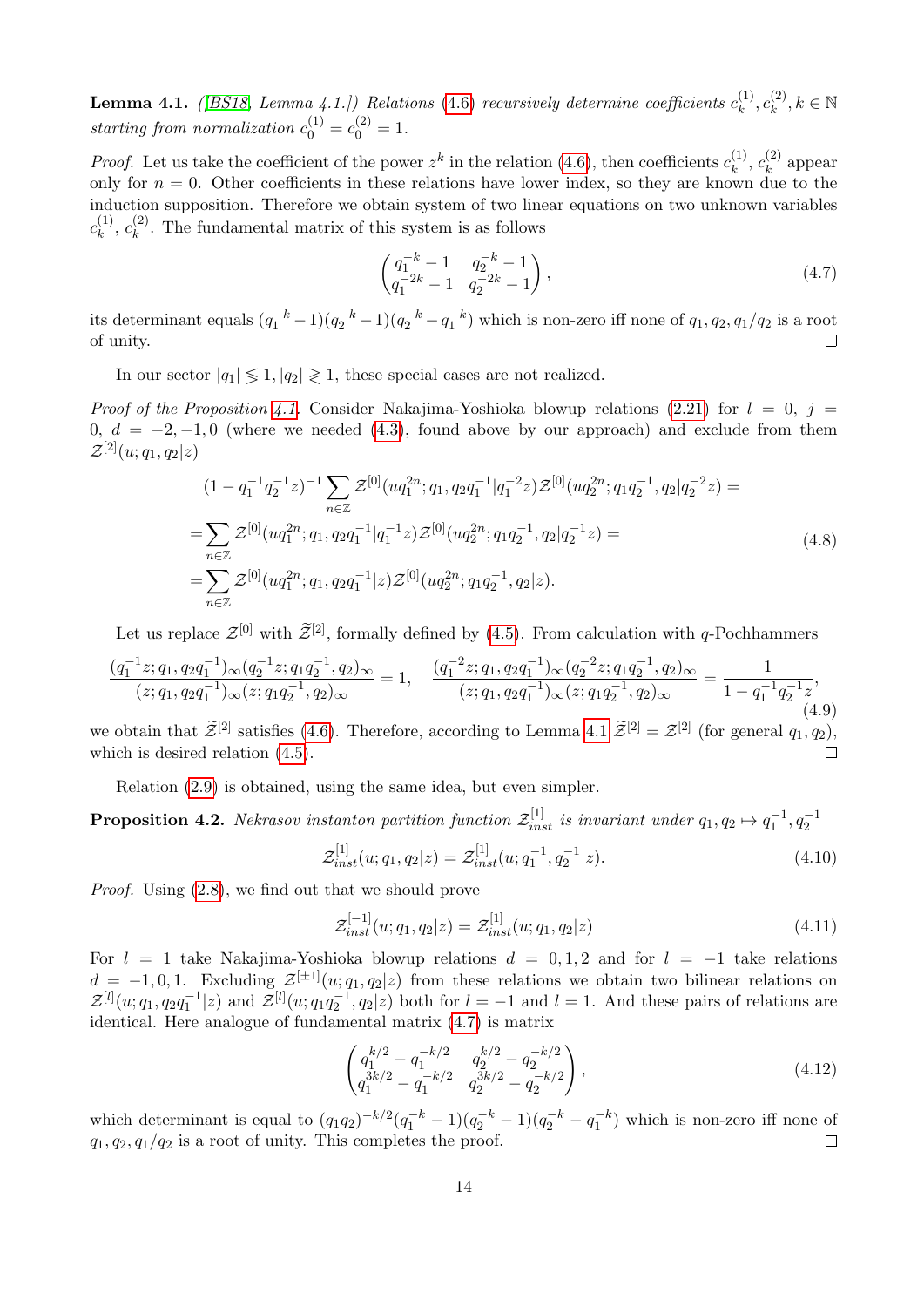## 5 Further questions

- Relation [\(3.19\)](#page-10-2) was already written in terms of quantum tau functions, i.e., tau functions of form [\(1.1\)](#page-1-1), where  $[\sigma, \log s] = \hbar$  (see (4.15) in [\[BGM17\]](#page-14-8)) It will be interesting to rewrite our approach in terms of certain quantum tau functions.
- Using this approach, we possibly could find  $-3$ ,  $-4$  ... bilinear relations on Nekrasov partition functions, which result from blowup relations on orbifolds  $\mathbb{C}^2/\mathbb{Z}_p$ ,  $p > 2$ .
- In terms of quantum tau functions this approach probably will be easy to generalize for  $SU(N)$ ,  $N > 2$  Nekrasov partition functions. Other possibly useful generalizations include adding matter supermultiplets, circular quiver gauge theories etc.

## References

- <span id="page-14-6"></span>[AGT09] L. F. Alday, D. Gaiotto, and Y. Tachikawa, Liouville correlation functions from fourdimensional gauge theories, Lett. Math. Phys. **91** (2010) 167-197; [[arXiv:0906.3219](http://arxiv.org/abs/0906.3219)]
- <span id="page-14-8"></span>[BGM17] M. Bershtein, P. Gavrylenko, A. Marshakov, Cluster integrable systems, q-Painleve equations and their quantization, JHEP 1802, (2018), 077; [[arXiv:1711.02063](http://arxiv.org/abs/1711.02063)].
- <span id="page-14-9"></span>[BGM18] M. Bershtein, P. Gavrylenko, A. Marshakov, Cluster Toda chains and Nekrasov functions; TMF, 198:2 (2019), 179–214; Theoret. and Math. Phys., 198:2 (2019), 157–188 [[arXiv:1804.10145](http://arxiv.org/abs/1804.10145)].
- <span id="page-14-2"></span>[BS14] M. Bershtein, A. Shchechkin, *Bilinear equations on Painlevé tau functions from CFT*, Comm. Math. Phys. 339 (3), (2015), 1021–1061; [[arXiv:1406.3008](http://arxiv.org/abs/1406.3008)].
- <span id="page-14-1"></span>[BS16q] M. Bershtein, A. Shchechkin, *q-deformed Painlevé tau function and q-deformed conformal* blocks, J. Phys. A. 50 (8) (2017) 085202; [[arXiv:1608.02566](https://arxiv.org/abs/1608.02566)].
- <span id="page-14-3"></span>[BS16b] M. Bershtein, A. Shchechkin, Bäcklund transformation of Painlevé III(D<sub>8</sub>)  $\tau$  function, J. Phys. A. 50 (11) (2017) 115205; [[arXiv:1608.02568](https://arxiv.org/abs/1608.02568)].
- <span id="page-14-7"></span>[BS18] M. Bershtein, A. Shchechkin, *Painlevé equations from Nakajima-Yoshioka blowup relations*, Lett. Math. Phys. 109 (11), (2019), 2359-2402; [[arXiv:1811.04050](https://arxiv.org/abs/1811.04050)].
- <span id="page-14-4"></span>[BMT11] G. Bonelli, K. Maruyoshi, and A. Tanzini, Instantons on ALE spaces and Super Liouville Conformal Field Theories, JHEP 1108 (2011) 056; [[arXiv:1106.2505](http://arxiv.org/abs/1106.2505)].
- <span id="page-14-11"></span>[B94] R. Brussee, Blow-up formulas for (-2)-spheres; [[arXiv:dg-ga/9412004](https://arxiv.org/abs/dg-ga/9412004)].
- <span id="page-14-5"></span>[BPSS13] U. Bruzzo, M. Pedrini, F. Sala and R. Szabo, Framed sheaves on root stacks and supersymmetric gauge theories on  $ALE$  spaces, Adv. Math. 288 (2016), 1175—1308; [[arXiv:1312.5554](https://arxiv.org/abs/1312.5554)].
- <span id="page-14-12"></span>[FML17] G. Felder, M. Müller-Lennert, Analyticity of Nekrasov Partition Functions, Comm. Math. Phys. 364 (2), (2018), 683–718; [[arXiv:1709.05232](https://arxiv.org/abs/1709.05232)].
- <span id="page-14-10"></span>[FS94] R. Fintushel and R. J. Stern, The Blowup Formula for Donaldson Invariants, The Annals of Mathematics 143 3, 529–546; [[arXiv:alg-geom/9405002](https://arxiv.org/abs/alg-geom/9405002.pdf)].
- <span id="page-14-0"></span>[GIL12] O. Gamayun, N. Iorgov, O. Lisovyy, *Conformal field theory of Painlevé VI*, JHEP 1210, (2012), 38; [[arXiv:1207.0787](https://arxiv.org/abs/1207.0787)].